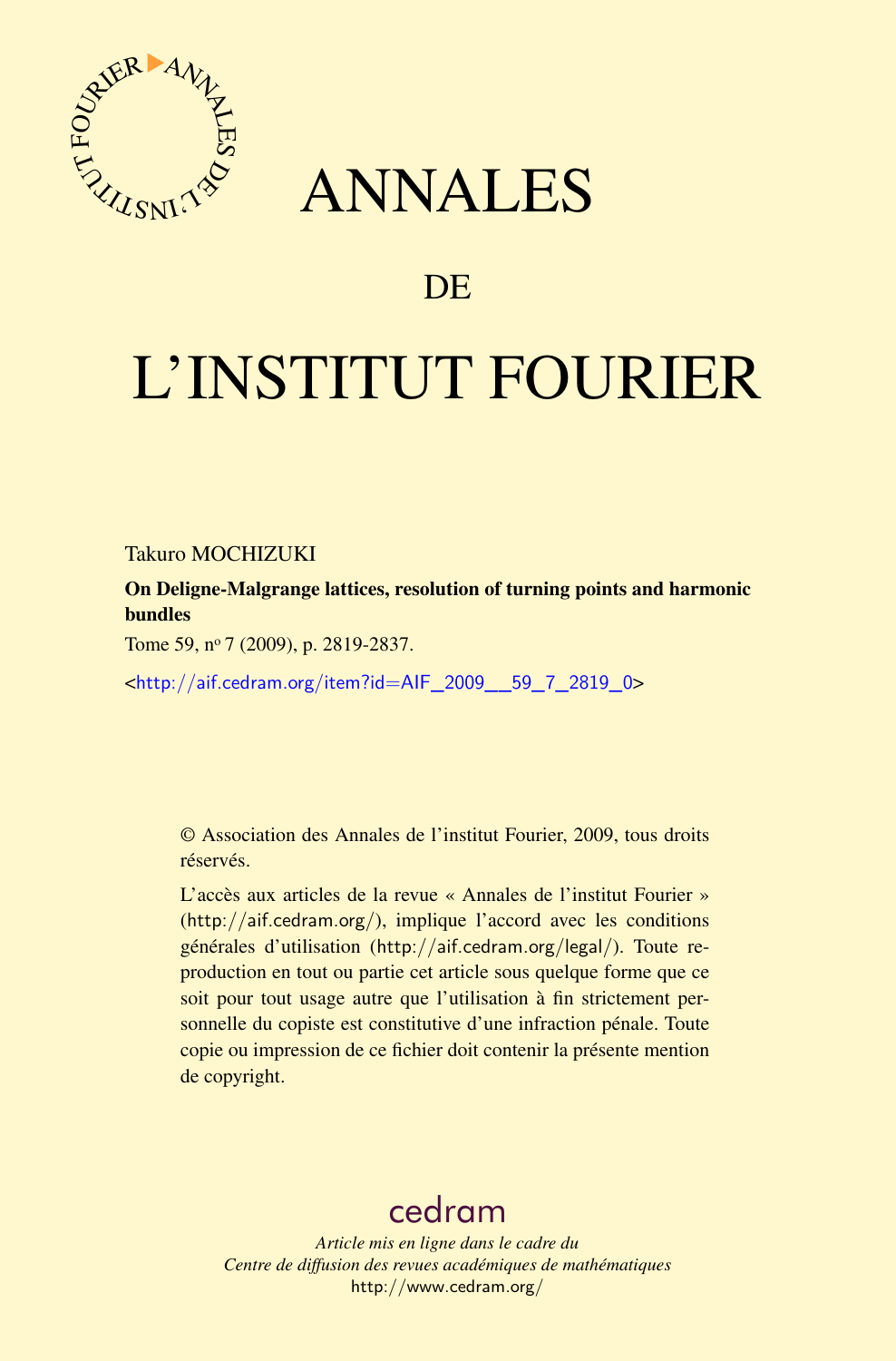#### ON DELIGNE-MALGRANGE LATTICES, RESOLUTION OF TURNING POINTS AND HARMONIC BUNDLES

#### **by Takuro MOCHIZUKI (\*)**

 $ABSTRACT.$  In this short survey, we would like to overview the recent development of the study on Deligne-Malgrange lattices and resolution of turning points for algebraic meromorphic flat bundles. We also explain their relation with wild harmonic bundles. The author hopes that it would be helpful for access to his work on wild harmonic bundles.

Résumé. — Nous donnons un sommaire du développement récent de l'étude sur les réseaux de Deligne-Malgrange et la résolution des tournants pour les connexions méromorphes plates algébriques. Nous expliquons également leur relation avec les fibrés harmoniques sauvages. L'auteur espère que ce sera utile pour l'accès à son travail sur les fibrés harmoniques sauvages.

#### **1. Introduction**

In this introduction, let us briefly describe an outline of the study on Deligne-Malgrange lattices, resolution of turning points and their relation with wild harmonic bundles. The precise definitions and statements will be given later.

**Deligne-Malgrange lattice.** Let *X* be a complex manifold, and let *D* be a simple normal crossing hypersurface with the irreducible decomposition  $D = \bigcup D_i$ . Let  $(\mathcal{E}, \nabla)$  be a meromorphic flat bundle on  $(X, D)$ , i.e.,  $\mathcal{E}$  is a locally free  $\mathcal{O}_X(\ast D)$ -module, and  $\nabla$  is a flat connection of  $\mathcal{E}$ . If  $(\mathcal{E}, \nabla)$  has regular singularity along  $D$ , it is well known (see [\[5\]](#page-18-0)) that there uniquely exists a locally free  $\mathcal{O}_X$ -submodule  $E \subset \mathcal{E}$  with  $\mathcal{O}_X(*D)E = \mathcal{E}$ , such that (i)  $∇$  is logarithmic with respect to *E* in the sense  $∇(E) ⊂ E ⊗ Ω<sup>1</sup>(log D)$ ,

Keywords: Harmonic bundle, meromorphic flat bundle, Deligne-Malgrange lattice. Math. classification: 14J60, 32C38, 53C07.

<sup>(\*)</sup> The author thanks Ministry of Education, Culture, Sports, Science and Technology for partial support.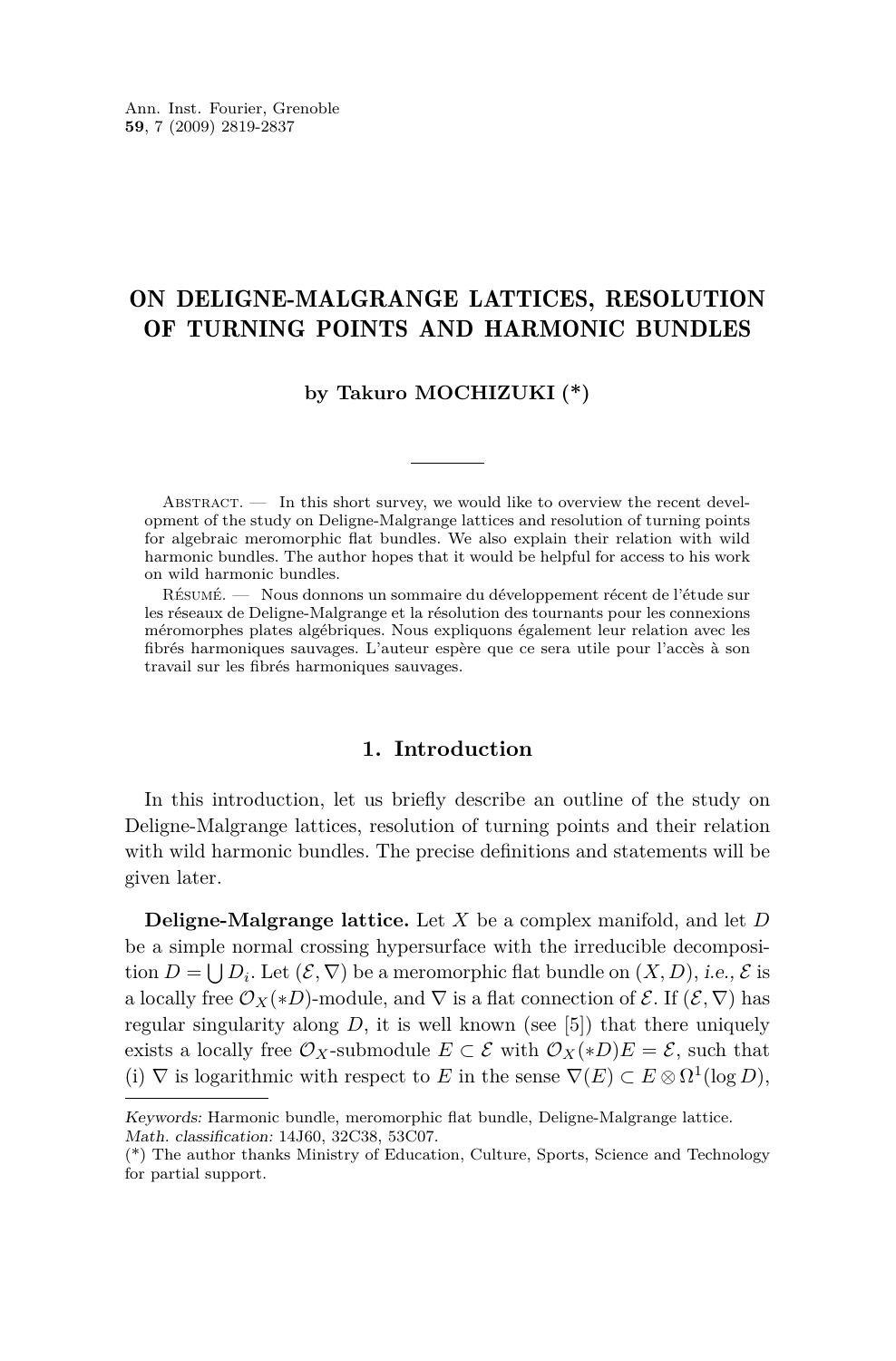(ii) the eigenvalues  $\alpha$  of the residues  ${\rm Res}_{D_i}(\nabla)$  satisfy  $0\leqslant {\rm Re}(\alpha)<1.$  Such *E* is called the Deligne lattice of  $(\mathcal{E}, \nabla)$ .

It is natural to ask what happens in the irregular case. B. Malgrange [\[12\]](#page-18-0) established the existence of a lattice *E* which generically has the property generalizing (i) and (ii). (It will be reviewed in Subsection [2.3.](#page-11-0)) We call it the Deligne-Malgrange lattice of  $(\mathcal{E}, \nabla)$ . The existence of such a lattice is quite significant in the study of meromorphic flat bundles. For example, it makes possible to apply GAGA to meromorphic flat bundles on projective varieties, as already remarked in [\[12\]](#page-18-0).

**Resolution of turning points.** However, in general, there may exist some points of  $D$ , called turning points, around which the Deligne-Malgrange lattice does not have the good property. As observed by C. Sabbah [\[20\]](#page-19-0), the existence of turning points is a major obstacle in the asymptotic analysis for meromorphic flat bundles ([\[11\]](#page-18-0), [\[20\]](#page-19-0)). So he proposed a conjecture which claims the existence of resolution of turning points, i.e., a projective birational morphism  $\varphi : (X', D') \longrightarrow (X, D)$  such that there does not exist any turning points for the Deligne-Malgrange lattice of  $\varphi^*(\mathcal{E}, \nabla)$ . It seems quite significant in the study of algebraic meromorphic flat bundles and algebraic holonomic *D*-modules. It might be compared with resolution of singularity of algebraic varieties. He showed it in the case  $\dim X = 2$  and rank  $\mathcal{E} \leq 5$ . Relatedly, Y. André [\[1\]](#page-18-0) showed a conjecture of Malgrange on the non-existence of confluence, motivated by Sabbah's conjecture.

Recently, there have been major developments in the study of such resolution of turning points. In [\[17\]](#page-19-0), the author proved the existence of a resolution of turning points for a meromorphic flat bundles on projective surfaces. In [\[14\]](#page-18-0), it is shown for those on a smooth proper algebraic variety of arbitrary dimension. (See Theorem [2.12](#page-14-0) below.) So we have a satisfactory existence theorem in the algebraic case. The more general case, including the non-algebraic case, has been studied by K. Kedlaya with a completely different method. He established it in [\[8\]](#page-18-0) for those on a general complex (not necessarily algebraic) surface.

Remark  $1.1.$  — See [\[13\]](#page-18-0) for the asymptotic analysis in view of good Deligne-Malgrange lattices or more generally good lattices, where we put a stress on Stokes filtrations.

**Harmonic bundle and a characterization of semisimplicity of meromorphic flat bundles.** Let  $(V, \nabla)$  be a flat bundle on a complex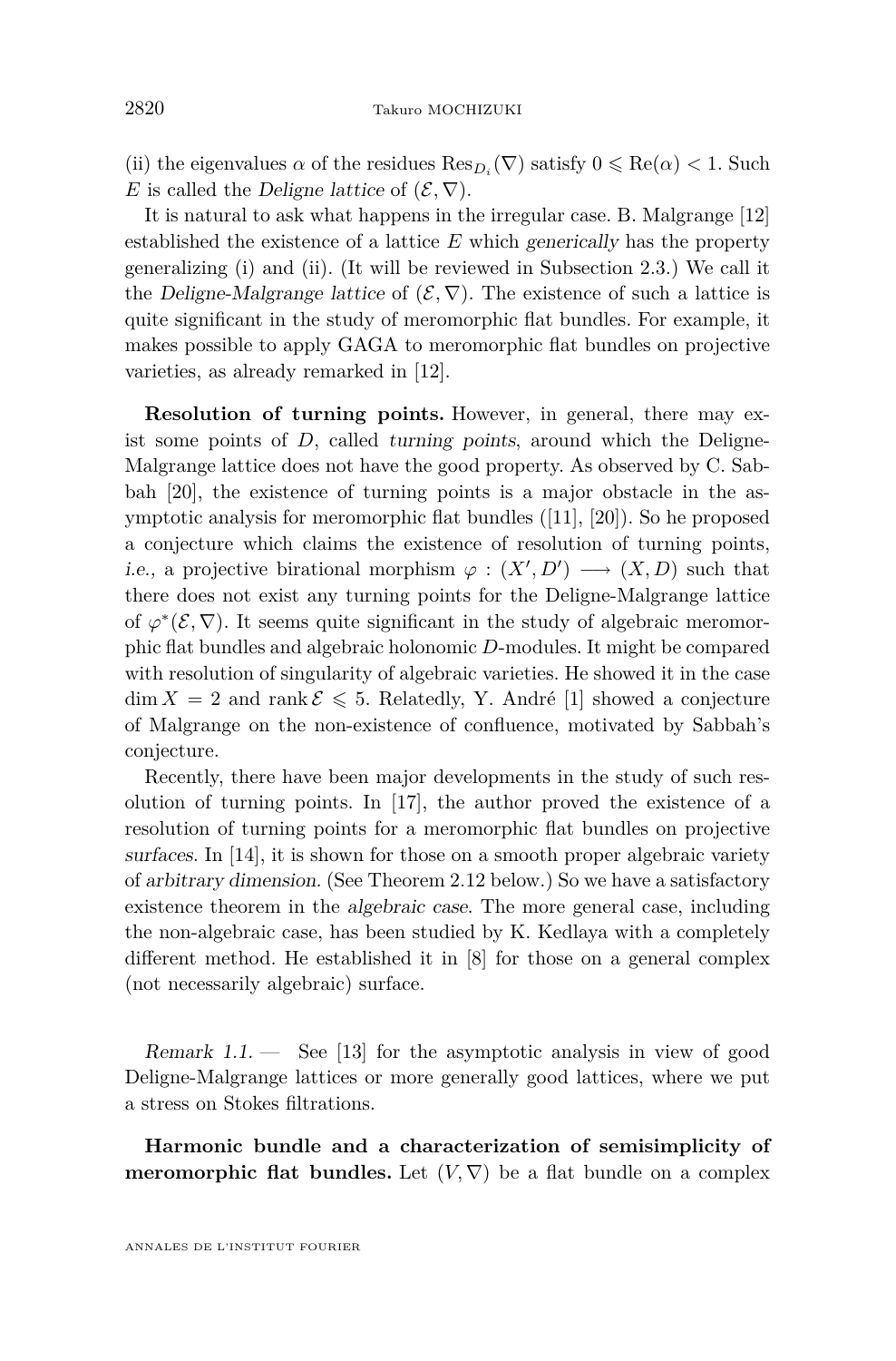manifold. Let *h* be a hermitian metric of *V* . Then, we have the decomposition  $\nabla = \nabla^u + \Phi$ , where  $\nabla^u$  is a unitary connection and  $\Phi$  is a self-adjoint section of  $\text{End}(E) \otimes \Omega^1$ , with respect to *h*. We have the decompositions  $\nabla^u = \partial_V + \overline{\partial}_V$  and  $\Phi = \theta + \theta^{\dagger}$  into the (1,0)-part and the (0,1)-part. We say that *h* is a pluri-harmonic metric of  $(V, \nabla)$ , if  $(V, \overline{\partial}_V, \theta)$  is a Higgs bundle. In that case,  $(V, \nabla, h)$  is called a *harmonic bundle*.

According to K. Corlette [\[4\]](#page-18-0), a flat bundle on a smooth projective variety has a pluri-harmonic metric if and only if it is semisimple, i.e., a direct sum of simple ones. Moreover, such a pluri-harmonic metric is essentially unique. His result was generalized to the case of meromorphic flat bundles with regular singularity. Namely, let *X* be a smooth proper algebraic variety, and let *D* be a normal crossing hypersurface. Let  $(\mathcal{E}, \nabla)$  be a meromorphic flat bundle on  $(X, D)$  with regular singularity. Then, it is semisimple, if and only if  $(\mathcal{E}, \nabla)|_{X-D}$  has a pluri-harmonic metric satisfying some condition around *D*. Moreover, such a pluri-harmonic metric is essentially unique. In the curve case, it was due to C. Simpson [\[22\]](#page-19-0) with Sabbah's observation [\[19\]](#page-19-0) that semisimplicity is related with parabolic polystability. In the higher dimensional case, it can be shown by two methods. One is given by J. Jost and K. Zuo [\[6\]](#page-18-0) with a small and technically minor complement by the author [\[16\]](#page-18-0). The other is given by using Kobayashi-Hitchin correspondence for tame harmonic bundles [\[18\]](#page-19-0).

We can establish such a characterization even in the irregular case by the method of Kobayashi-Hitchin correspondence. (See Theorem [3.2](#page-16-0) below.) In the curve case, it was due to Sabbah [\[19\]](#page-19-0). (See also the related work due to O. Biquard-P. Boalch [\[3\]](#page-18-0).) In the higher dimensional case, it was done in [\[14\]](#page-18-0). However, we should remark that there is a big difference between regular and irregular meromorphic flat bundles on higher dimensional varieties, that is the existence of turning points, which prevents us from applying Kobayashi-Hitchin correspondence directly.

Let us describe how it obscures us. For the construction of pluri-harmonic metrics, at least in the surface case, we would like to use a general framework in global analysis, *i.e.*, (i) take an appropriate initial metric, (ii) deform it along the flow given by a heat equation, (iii) the limit of the heat flow should be a Hermitian-Einstein metric, and it should be pluri-harmonic under some condition. Simpson [\[21\]](#page-19-0) established a nice general theory for (ii) and (iii), which is valid once an appropriate initial metric is taken in (i). To construct an appropriate initial metric, we would like to know the local normal form of meromorphic flat bundles, which is obscured by the existence of turning points. This is the main motivation for the author to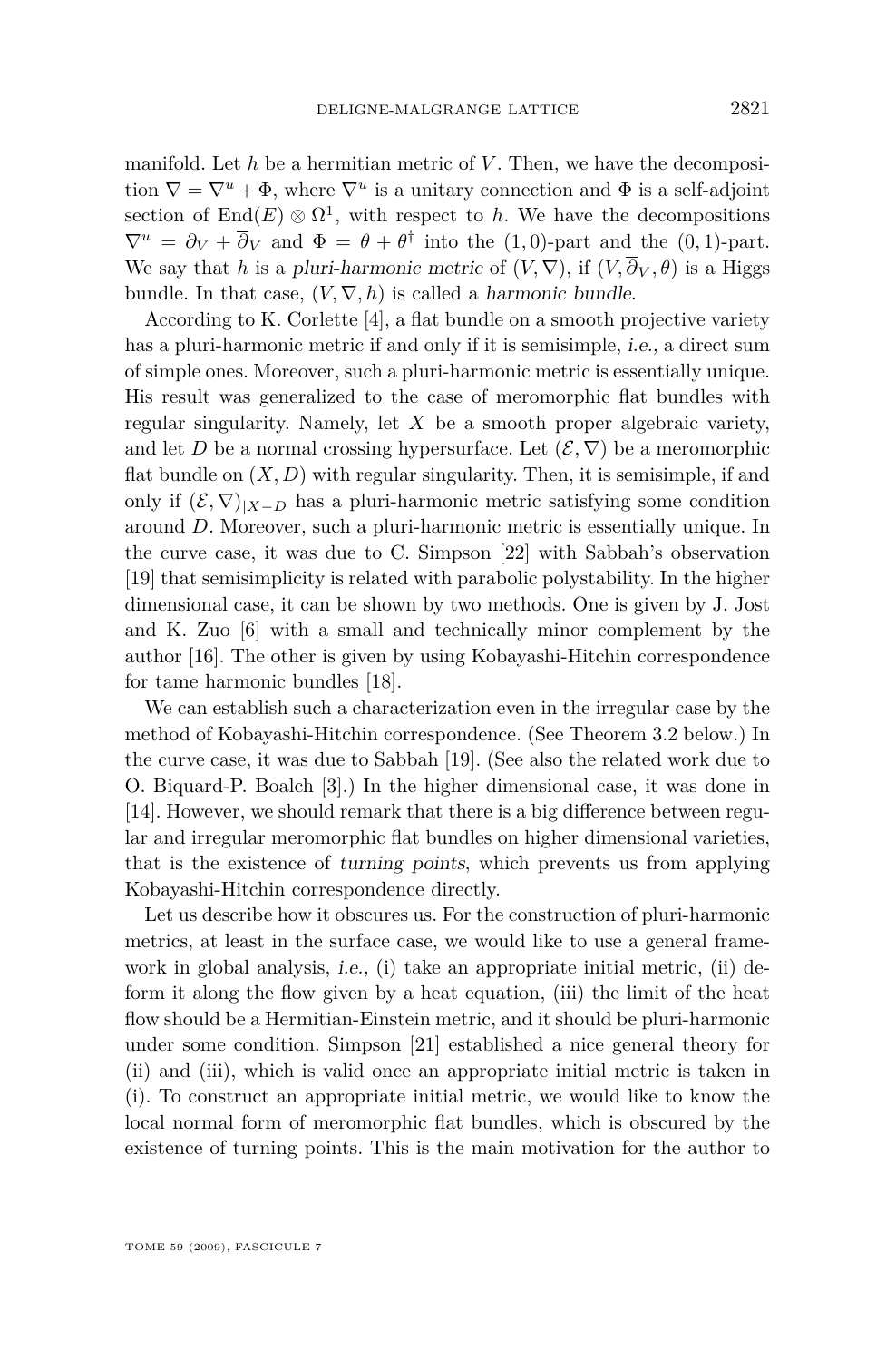study resolution of turning points. (More precisely, it is difficult to use the above framework directly in constructing a pluri-harmonic metric, even if there are no turning points. Some difficulty is caused by the nilpotent parts of the residues. We can overcome it by using a perturbation of parabolic structure, which is explained in the introductions of [\[15\]](#page-18-0) and [\[18\]](#page-19-0).)

**Outline of the proof.** Actually, our proof proceeds as follows:

Theorem 2.12  
\n
$$
\dim X = 2
$$
\n
$$
\frac{(1)}{\dim X} = 2
$$
\n
$$
\frac{(2)}{\dim X} = 3.4
$$
\n
$$
\frac{(3)}{\dim X} = 3
$$
\n
$$
\frac{(3)}{\dim X} = 3
$$
\n
$$
\frac{(3)}{\dim X} = 3
$$
\n
$$
\frac{(3)}{\dim X} = 3
$$

The steps  $(1)-(3)$  are done in [\[14\]](#page-18-0). The proof of Theorem [2.12](#page-14-0) in the surface case is given in [\[17\]](#page-19-0). (We can also apply the result due to Kedlaya in [\[8\]](#page-18-0).)

As mentioned above, once we know the existence of resolution of turning points, we can use Kobayashi-Hitchin correspondence to establish the characterization of semisimplicity, which is (1). And, (2) is rather easy to show by using Mehta-Ramanathan type theorem, which is mentioned in Subsection [2.3.2](#page-13-0) below.

As explained above, the author studied Theorem [2.12](#page-14-0) to show Theorem [3.4.](#page-17-0) Interestingly, we can deduce Theorem [2.12](#page-14-0) by assuming Theorem [3.4,](#page-17-0) which is the argument used in (3). The brief idea is as follows. It is rather easy to observe that we have only to consider any simple meromorphic flat bundle  $(\mathcal{E}, \nabla)$  to show Theorem [2.12.](#page-14-0) Then, Theorem [3.4](#page-17-0) implies that  $(\mathcal{E}, \nabla)$  is equipped with a nice pluri-harmonic metric *h*. Hence, we obtain the Higgs field  $\theta$  of  $(\mathcal{E}, \nabla)|_{X-D}$ , whose "characteristic polynomial" is meromorphic on  $(X, D)$ . It can be shown that the turning points of  $(\mathcal{E}, \nabla)$ coincide with the "turning points" of *θ*. (See Remark [3.5](#page-18-0) for turning points of *θ*.) Thus, we can replace the problem to find a resolution of turning points of  $(\mathcal{E}, \nabla)$ , with the problem to find a resolution of the turning points of *θ*. The latter is much easier, for which we can use classical techniques in algebraic or complex geometries. See [\[14\]](#page-18-0) for more details.

For the proof of Theorem [2.12](#page-14-0) in the surface case, we use in [\[17\]](#page-19-0) mod *p*-reduction and *p*-curvature, instead of the Higgs field associated to a harmonic bundle. (See [\[7\]](#page-18-0) for *p*-curvature.) The brief idea is similar to the above. We reduce the problem to a control of the spectral manifold of the *p*-curvature for the mod *p*-reductions, uniformly in *p*. We use an observation due to J. Bost–Y. Laszlo–C. Pauly [\[9\]](#page-18-0), i.e., the spectral manifold of the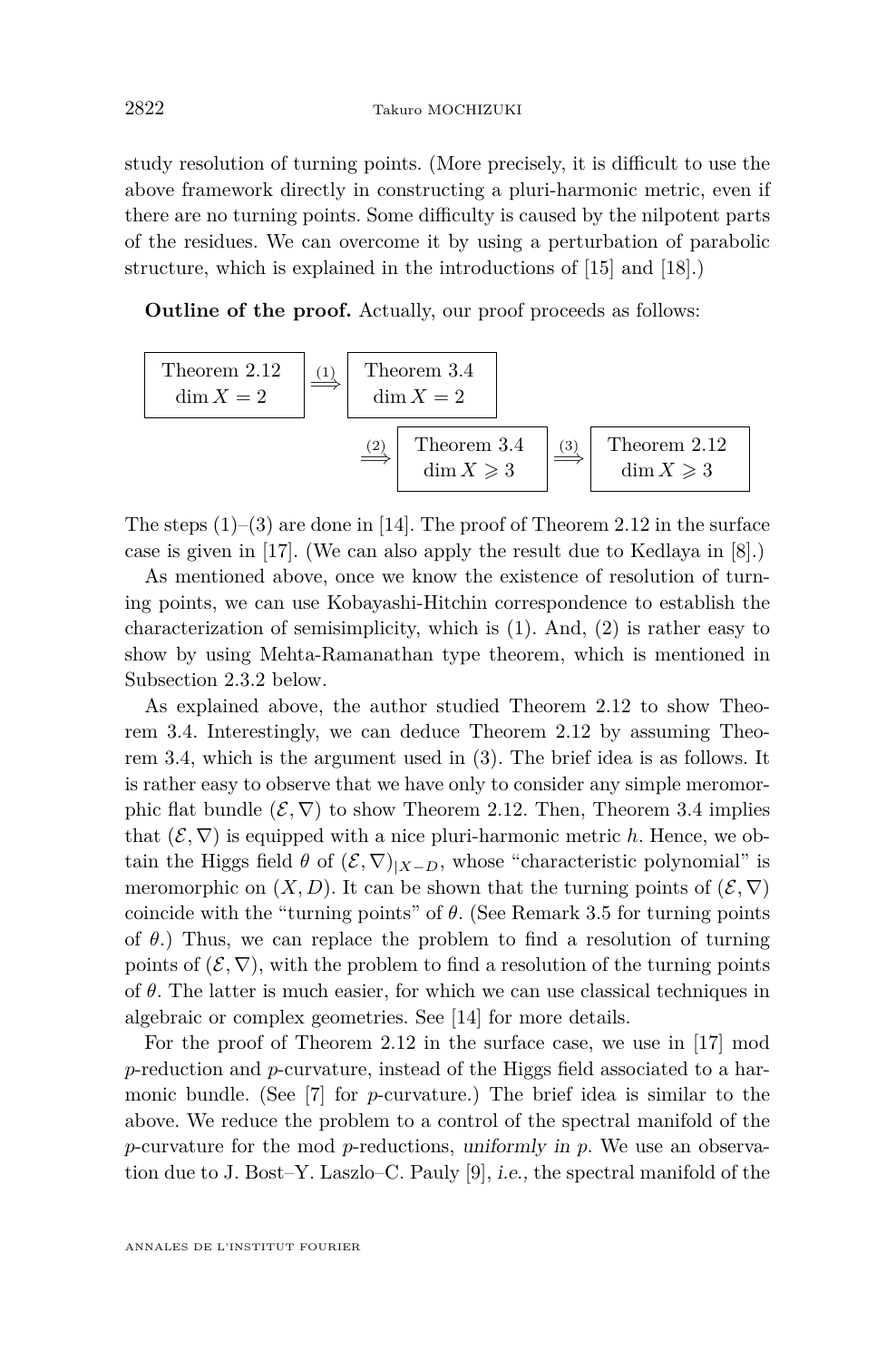<span id="page-5-0"></span>*p*-curvature is obtained as the pull back of some subvariety of the cotangent bundle via Frobenius morphism. Since the family of such subvarieties is bounded, we can control them uniformly in *p*. See [\[17\]](#page-19-0) for more details.

Remark 1.2. — More precisely, we use the above strategy in the case that *X* is projective. To generalize the result in the case that *X* is not necessarily projective but proper algebraic, we apply the Hard Lefschetz theorem for polarized wild pure twistor *D*-modules. (Theorem 21.1.1 of [\[14\]](#page-18-0).) By Chow's lemma, we can take a projective birational morphism  $\pi: X' \longrightarrow X$  such that  $X'$  is smooth projective. If  $(\mathcal{E}, \nabla)$  on *X* is simple,  $\pi^*(\mathcal{E}, \nabla)$  is also simple, and it is equipped with a *√*<sup>-1</sup>*R*-good wild pluriharmonic metric h'. By using the Hard Lefschetz theorem for polarized wild pure twistor *<sup>D</sup>*-modules, we obtain a *<sup>√</sup> −*1*R*-good wild pluri-harmonic metric *h* for  $(\mathcal{E}, \nabla)$ . See Section 22.4 of [\[14\]](#page-18-0) for more details.

**Acknowledgement.** I owe much to the previous work due to Claude Sabbah. I also thank him for his steady kindness. I thank Yoshifumi Tsuchimoto and Akira Ishii for their constant encouragement. This manuscript is based on my talk in the conference "Partial differential equations and differential Galois theory" in Marseille. I would like to express my gratitude to the organizers on this occasion. I thank the referee for his careful reading and pointing out some typos.

I hope that this work would please Bernard Malgrange, the father of the study on Deligne-Malgrange lattices and many other attractive subjects.

**Notation.** When we are given a complex manifold *X* with a hypersurfaces *D*, we will freely use the following notation.

- $M(X, D)$ : the space of meromorphic functions on X whose poles are contained in *D*.
- $H(X)$ : the space of holomorphic functions on X.
- $D$ : the completion of a complex manifold  $X$  along a closed analytic subspace  $D$ . (See [\[2\]](#page-18-0).)
- $\mathcal{F}_{|\widehat{D}}$ :  $\iota^{-1}\mathcal{F}\otimes_{\iota^{-1}\mathcal{O}_X}\mathcal{O}_{\widehat{D}}$  for any  $\mathcal{O}_X$ -module  $\mathcal{F}$ , where  $\iota$  denote the inclusion  $D \longrightarrow X$ . inclusion  $D \longrightarrow X$ .

#### **2. Deligne-Malgrange lattice**

#### **2.1. One dimensional case**

We explain what is Deligne-Malgrange lattice in the curve case. Let  $X :=$  $\{z \mid |z| < 1\}$  and  $D := \{0\}$ . Let  $(\mathcal{E}, \nabla)$  be a meromorphic flat bundle on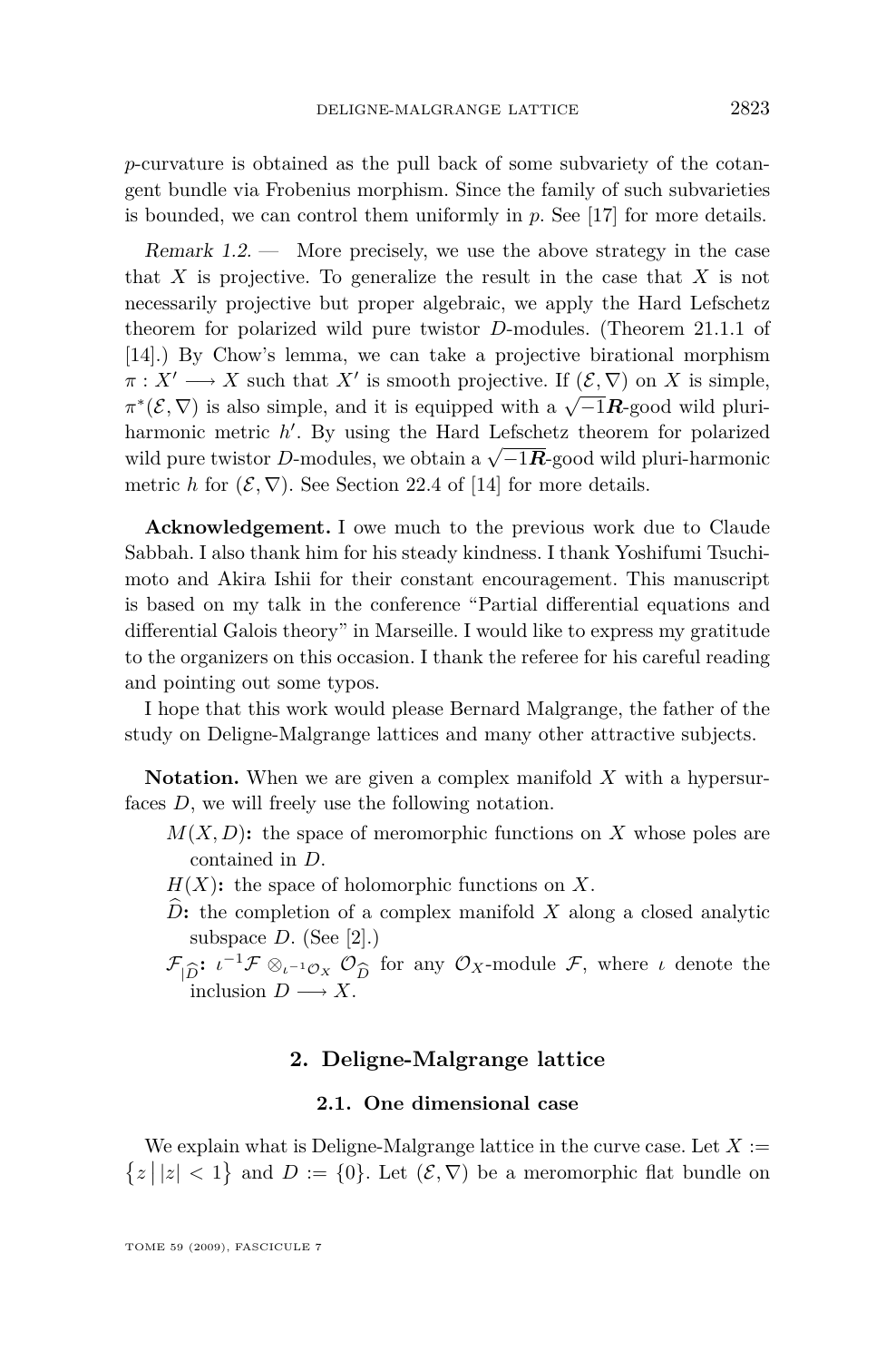$(X, D)$ . According to the classical Hukuhara-Turrittin theorem, there exist an appropriate ramified covering  $\varphi : (X, D) \longrightarrow (X, D)$  given by  $\varphi(z) = z^e$ for some  $e > 0$ , a finite subset  $\text{Irr}(\nabla') \subset M(X', D')/H(X')$ , and a formal decomposition

(2.1) 
$$
\varphi^*(\mathcal{E}, \nabla)_{|\widehat{D}'} = \bigoplus_{\mathfrak{a} \in \operatorname{Irr}(\varphi^* \nabla)} (\widehat{\mathcal{E}}'_{\mathfrak{a}}, \widehat{\nabla}'_{\mathfrak{a}}),
$$

such that each  $\hat{\nabla}_{\mathfrak{a}}^{\text{reg}} := \hat{\nabla}_{\mathfrak{a}}^{\prime} - d\tilde{\mathfrak{a}}$  has regular singularity, where  $\tilde{\mathfrak{a}} \in M(X', D')$ is a lift of each **a**. We call  $\text{Irr}(\varphi^*\nabla)$  the set of irregular values of  $\varphi^*(\mathcal{E}, \nabla)$ . We implicitly assume that  $\mathcal{E}'_a \neq 0$  for each  $a \in \text{Irr}(\varphi^*\nabla)$ . It is well known that the decomposition (2.1) and  $\text{Irr}(\varphi^*\nabla)$  are uniquely determined for  $\varphi^*(\mathcal{E}, \nabla)$ . If we do not have to take a ramified covering, *i.e.*,  $(\mathcal{E}, \nabla)_{|\widehat{D}}$  has such a decomposition, it is called unramified. such a decomposition, it is called unramified.

Remark 2.1.  $\qquad$  In this paper, we follow [\[11\]](#page-18-0) to call the existence of the decomposition (2.1) Hukuhara-Turrittin theorem.

We can take the Deligne lattices  $\hat{E}'_a$  for meromorphic flat bundles with regular singularity  $(\widehat{\mathcal{E}}'_\mathfrak{a}, \widehat{\nabla}_\mathfrak{a}^{\text{reg}})$ . We obtain the formal lattice:

$$
\bigoplus_{{\mathfrak a} \in \operatorname{Irr}(\varphi^*\nabla)} \widehat{E}'_{{\mathfrak a}} \subset \varphi^*(\mathcal{E})_{|\widehat{D}'}.
$$

It determines the lattice  $E' \subset \varphi^* \mathcal{E}$  with the following property:

- We have the decomposition  $(E', \varphi^* \nabla)_{|\widehat{D}'} = \bigoplus_{\mathfrak{a} \in \text{Irr}(\varphi^* \nabla)} (\widehat{E}'_{\mathfrak{a}}, \widehat{\nabla}'_{\mathfrak{a}})$ .
- $\hat{\nabla}'_a d\hat{a}$  are logarithmic with respect to  $E'_a$  for any  $a$ , and the eigenvalues  $\alpha$  of the residue satisfy  $0 \leq \text{Re}(\alpha) < 1$ .

It is easy to observe that the lattice  $E'$  is invariant under the action of the Galois group of the ramified covering  $\varphi$ . Hence, we obtain the lattice  $E \subset \mathcal{E}$  as the descent of *E'*. This is the Deligne-Malgrange lattice in the one dimensional case.

Any morphism of meromorphic flat bundles  $(\mathcal{E}_1, \nabla_1) \longrightarrow (\mathcal{E}_2, \nabla_2)$  on  $(X, D)$  induces a morphism of their Deligne-Malgrange lattices, which can be easily checked by using the argument for the uniqueness of unramifiedly Deligne-Malgrange lattice in [\[10\]](#page-18-0).

**Example 1.** Let  $(\mathcal{E}, \nabla)$  be a meromorphic flat bundle on  $\mathbb{P}^1$  given as follows:

$$
\mathcal{E} = \mathcal{O}_{\mathbb{P}^1}(*0) \cdot v_1 \oplus \mathcal{O}_{\mathbb{P}^1}(*0) \cdot v_2, \quad \nabla(v_1, v_2) = (v_1, v_2) \cdot \begin{pmatrix} 0 & 1 \\ z^{-1} & 0 \end{pmatrix} \cdot d\left(\frac{1}{z}\right).
$$

It has the singularity only at 0. (We regard it as a meromorphic flat bundle on  $\mathbb{P}^1$  for use in Example 2.)

ANNALES DE L'INSTITUT FOURIER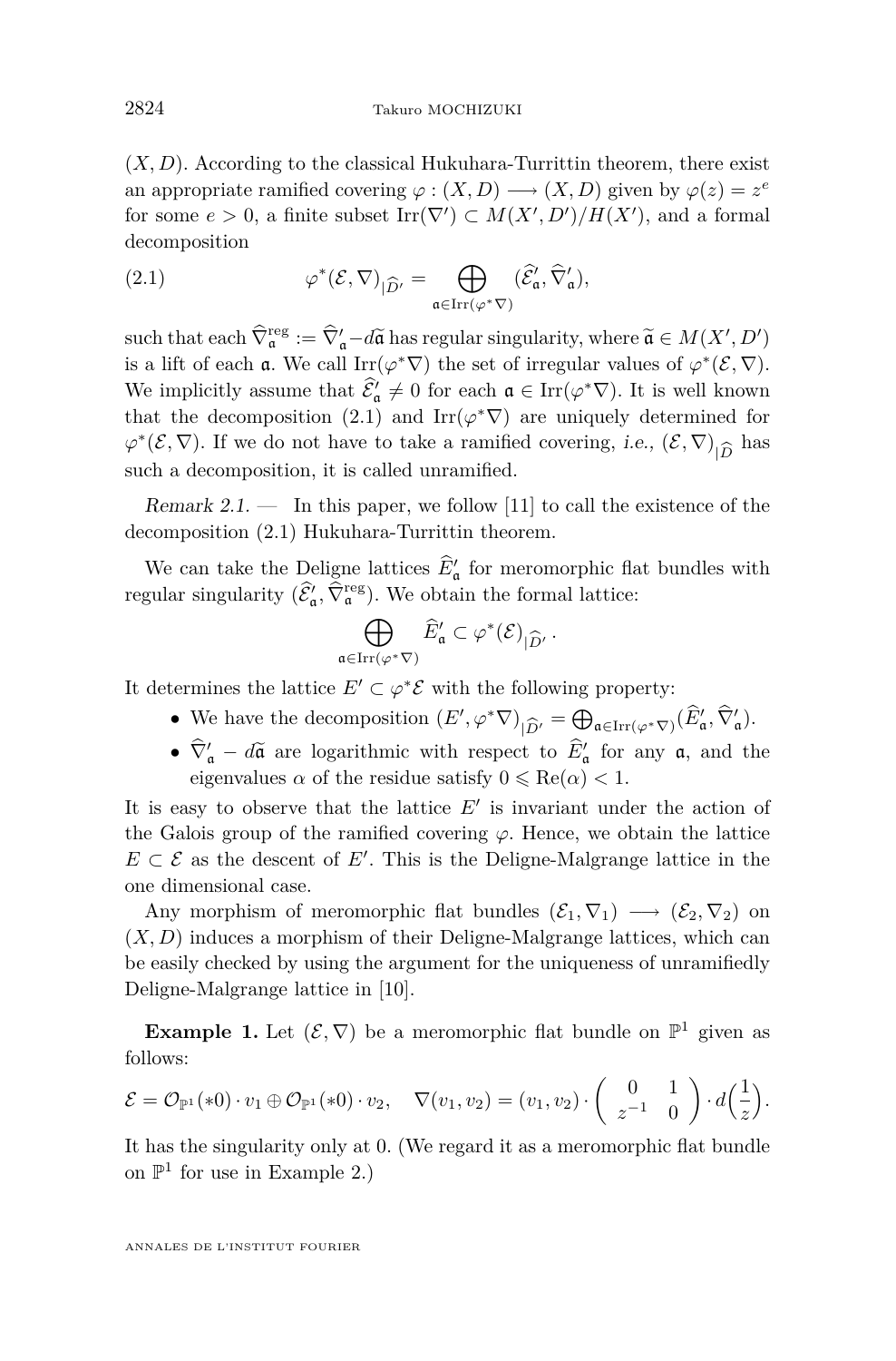<span id="page-7-0"></span>Let  $\varphi(\zeta) = \zeta^2$  be a ramified covering  $C_{\zeta} \longrightarrow C_z$ . We set

$$
\mathbf{w} := \varphi^* \mathbf{v} \cdot \left( \begin{array}{cc} \zeta & \zeta \\ 1 & -1 \end{array} \right).
$$

We have the following:

$$
\varphi^* \nabla \boldsymbol{w} = \boldsymbol{w} \cdot \left( \begin{pmatrix} 1 & 0 \\ 0 & -1 \end{pmatrix} d \left( \frac{2}{3} \zeta^{-3} \right) + \frac{1}{2} \begin{pmatrix} 1 & 1 \\ 1 & 1 \end{pmatrix} \frac{d \zeta}{\zeta} \right).
$$

By a well-established argument, which is explained in [\[10\]](#page-18-0) very clearly, we can show that  $\varphi^*(\mathcal{E}, \nabla)$  is unramified, and it has the formal decomposition:

$$
(2.2) \qquad \varphi^*(\mathcal{E}, \nabla)_{|\widehat{\{\zeta=0\}}} \simeq \left( L\left(\frac{2}{3}\zeta^{-3}, \frac{1}{2}\right) \oplus L\left(-\frac{2}{3}\zeta^{-3}, \frac{1}{2}\right) \right)_{|\widehat{\{\zeta=0\}}}
$$

Here,  $L(\mathfrak{a}, \alpha)$  is a meromorphic line bundle  $\mathcal{O}_{\mathbf{C}_{\zeta}}(*0) \cdot e$  with the connection  $\nabla e = e \cdot \left( d\mathfrak{a} + \alpha \cdot d\zeta/\zeta \right)$  for  $\mathfrak{a} \in \mathbb{C}[\zeta^{-1}]$  and  $\alpha \in \mathbb{C}$ . The set of irregular values of  $\varphi^*(\mathcal{E}, \nabla)$  is

$$
\operatorname{Irr}(\varphi^*\nabla) = \left\{ \frac{2}{3}\zeta^{-3}, -\frac{2}{3}\zeta^{-3} \right\}.
$$

Let  $E' \subset \varphi^* \mathcal{E}$  be the lattice generated by  $w$ , or equivalently  $(\zeta \cdot \varphi^* v_1, \varphi^* v_2)$ . It is easy to show that *E'* is Deligne-Malgrange lattice of  $\varphi^*(\mathcal{E}, \nabla)$ . Hence, the Deligne-Malgrange lattice  $E \subset \mathcal{E}$  is generated by  $(z \cdot v_1, v_2)$  around 0.

It is easy to observe that the isomorphism (2.2) is just formal but nonconvergent. Note that the monodromy of  $(\mathcal{E}, \nabla)$  is trivial, and that the right hand side of (2.2) has non-trivial monodromy.

#### **2.2. Good Deligne-Malgrange lattice**

In the higher dimensional case, the existence of such a lattice is proved by Malgrange. But, before recalling his result, we explain what is an ideal generalization of the property, that is good Deligne-Malgrange lattice. We remark in advance that a meromorphic flat bundle does not have a good Deligne-Malgrange lattice, in general.

#### 2.2.1. Good set of irregular values

We recall the notion of good set of irregular values. We use the partial order  $\leq \mathbb{Z}^n$  of  $\mathbb{Z}^n$  given by  $a \leq \mathbb{Z}^n$   $b \iff a_i \leq b_i$  ( $\forall i$ ). Let 0 denote the zero in  $\mathbb{Z}^n$ . We also use  $\mathbf{0}_n$  when we distinguish the dependence on *n*.

*.*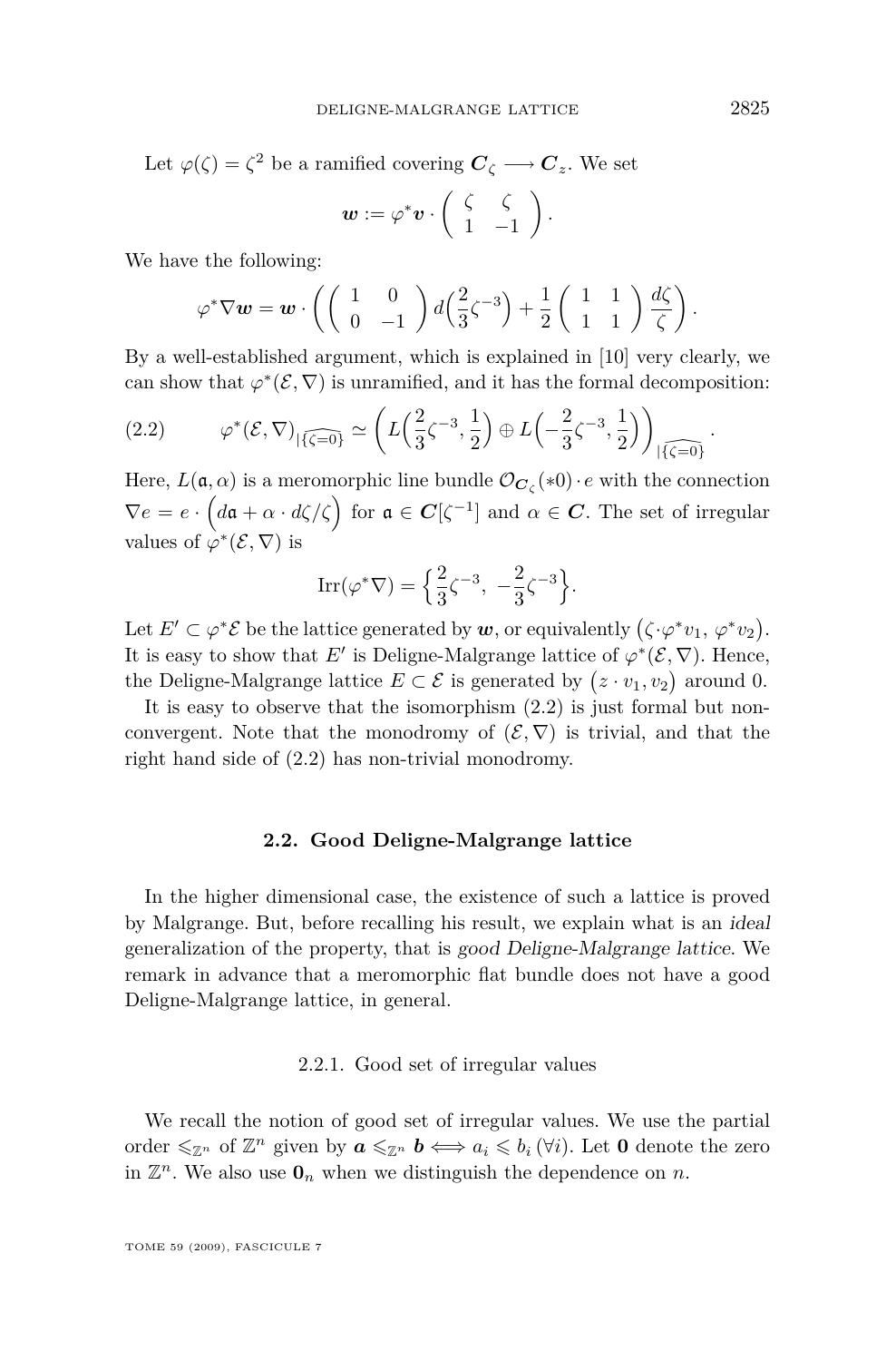<span id="page-8-0"></span>Let *Y* be a complex manifold. Let  $X := \Delta^{\ell} \times Y$ ,  $D_i := \{z_i = 0\} \times Y$  and  $D := \bigcup_{i=1}^{\ell} D_i$ . We also put  $D_{\underline{\ell}} = \bigcap_{i=1}^{\ell} D_i$ , which is naturally identified with *Y*. For any  $m = (m_i | i = 1, ..., \ell) \in \mathbb{Z}^{\ell}$ , we set  $z^m := \prod_{i=1}^{\ell} z_i^{m_i}$ . For any  $f \in M(X, D)$ , we have the Laurent expansion:

$$
f = \sum_{\mathbf{m} \in \mathbb{Z}^\ell} f_{\mathbf{m}}(y) \cdot z^{\mathbf{m}}
$$

Here  $f_m$  are holomorphic functions on  $D_\ell$ . We often use the following identification implicitly:

(2.3) 
$$
M(X,D)/H(X) \simeq \Big\{ f \in M(X,D) \Big| f_m = 0, \ \forall m \geq 0 \Big\}.
$$

For any  $f \in M(X, D)$ , let ord $(f)$  denote the minimum of the set

$$
\{ \mathbf{m} \in \mathbb{Z}^{\ell} \, \big| \, f_{\mathbf{m}} \neq 0 \} \cup \{ \mathbf{0} \}
$$

with respect to  $\leqslant_{\mathbb{Z}^\ell}$ , if it exists. It is always contained in  $\mathbb{Z}^\ell_{\leqslant 0}$ , if it exists.

For any  $\mathfrak{a} \in M(X, D)/H(X)$ , we take any lift  $\tilde{\mathfrak{a}}$  to  $M(X, D)$ , and we set ord(a) := ord( $\tilde{a}$ ), if the right hand side exists. If ord(a) exists in  $\mathbb{Z}^{\ell} - \{0\}$ ,<br> $\tilde{c}$  *i* is denoted by a *i i* denoted by a  $\widetilde{\mathfrak{a}}_{\text{ord}(\mathfrak{a})}$  is independent of the choice of a lift  $\widetilde{\mathfrak{a}}$ , which is denoted by  $\mathfrak{a}_{\text{ord}(\mathfrak{a})}$ .

A finite subset  $\mathcal{I} \subset M(X,D)/H(X)$  is called a good set of irregular values on  $(X, D)$ , if the following conditions are satisfied:

- ord( $\mathfrak{a}$ ) exists for each  $\mathfrak{a} \in \mathcal{I}$ , and  $\mathfrak{a}_{\text{ord}(\mathfrak{a})}$  is nowhere vanishing on  $D_{\underline{\ell}}$ for  $\mathfrak{a} \neq 0$ .
- *•* For any two distinct a*,* b *∈ I*, ord(a *−* b) exists in Z *`* <sup>6</sup><sup>0</sup> *− {***0***}*, and  $(a - b)_{\text{ord}(a - b)}$  is nowhere vanishing on  $D_{\ell}$ .
- The set  $\mathcal{T}(\mathcal{I}) := \{ \text{ord}(\mathfrak{a} \mathfrak{b}) \mid \mathfrak{a}, \mathfrak{b} \in \mathcal{I} \}$  is totally ordered with respect to the partial order on  $\mathbb{Z}^{\ell}$ .

The conditions do not depend on the choice of a holomorphic coordinate such that  $D = \bigcup_{i=1}^{\ell} \{z_i = 0\}.$ 

#### 2.2.2. Good Deligne-Malgrange lattice

Let *X* be a complex manifold. Let *D* be a simple normal crossing hypersurface of *X* with the irreducible decomposition  $D = \bigcup_{j \in \Lambda} D_j$ , i.e.,  $D_J := \bigcap_{j \in J} D_j$  are smooth for any  $J \subset \Lambda$ . Let  $(\mathcal{E}, \nabla)$  be a meromorphic flat bundle on  $(X, D)$ . Let *E* be a lattice of  $(\mathcal{E}, \nabla)$ . We say that *E* is an unramifiedly good Deligne-Malgrange lattice if the following holds at any *P ∈ D*.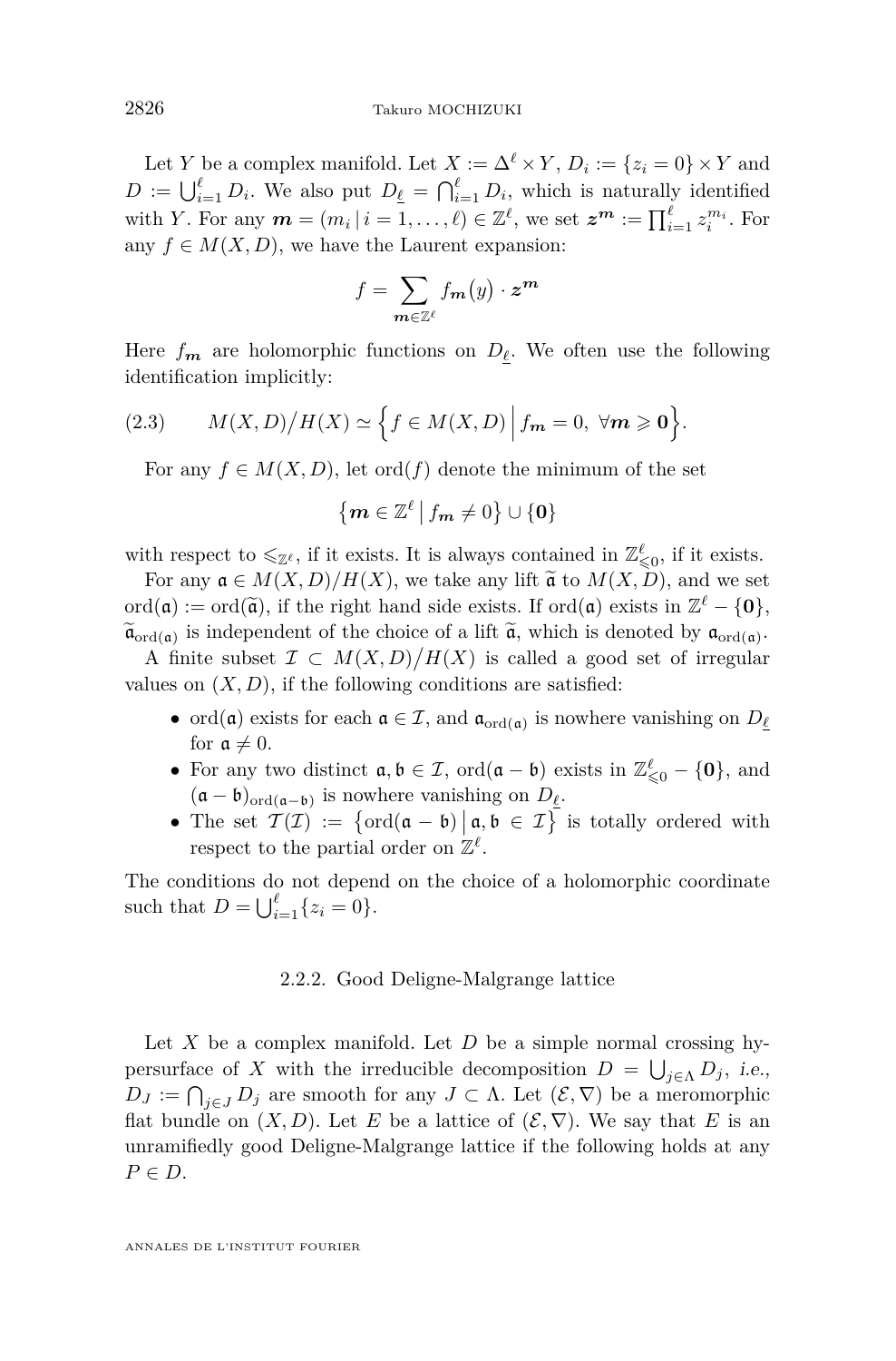• Let  $X_P$  be a small coordinate neighbourhood of  $P$  in  $X$ . Let  $I(P) :=$  $\{i \mid P \in D_i\}$ . We set  $D_P := X_P \cap D$  and  $D_{I(P)} := X_P \cap \bigcap_{i \in I(P)} D_i$ . Then, we have a good set of irregular values

$$
Irr(\nabla, P) \subset M(X_P, D_P)/H(X_P)
$$

and a decomposition

(2.4) 
$$
(E, \nabla)_{|\widehat{D}_{I(P)}} = \bigoplus_{\mathfrak{a} \in \operatorname{Irr}(\nabla, P)} (\widehat{E}_{\mathfrak{a}}, \widehat{\nabla}_{\mathfrak{a}})
$$

such that (i)  $\hat{\nabla}_{a} - d\tilde{a}$  are logarithmic, where  $\tilde{a} \in M(X_P, D_P)$  are lifts of  $\mathfrak{a}$ , (ii) the eigenvalues  $\alpha$  of the residues  $\text{Res}_{D_i}(\nabla_{\mathfrak{a}} - d\tilde{\mathfrak{a}})$  satisfy  $0 \leq \text{Re}(\alpha) < 1$ . The decomposition (2.4) is called the irregular decomposition at *P*.

We say that *E* is a good Delinge-Malgrange lattice, if the following holds for any  $P \in D$ :

• If we take an appropriate ramified covering

$$
\varphi: (X'_P, D'_P) \longrightarrow (X_P, D_P),
$$

there exists an unramifiedly good Deligne-Malgrange lattice  $E'$  of  $\varphi^*(\mathcal{E}, \nabla)$ , and  $E_{|X_P}$  is the descent of *E'*.

(See Sections 5.1 and 5.7 of [\[14\]](#page-18-0).) We should emphasize that  $(\mathcal{E}, \nabla)$  does not have a good Deligne-Malgrange lattice, in general. (See Example 2, below.) But, if they exist, they are uniquely determined. In the one dimensional case, a Deligne-Malgrange lattice in Section [2.1](#page-5-0) is always a good Deligne-Malgrange lattice.

Remark 2.2. — We have the more general notions of unramifiedly good lattice and good lattice for meromorphic flat bundles. See Sections 5.1 and 5.7 of [\[14\]](#page-18-0). In this paper, we adopt a simplified definition of good lattice. See [\[13\]](#page-18-0) for a review on good lattices and the related asymptotic analysis.

Remark 2.3. — In [\[20\]](#page-19-0), Sabbah studied a closely related notion, i.e., good formal structure. If  $(\mathcal{E}, \nabla)$  has the good Deligne-Malgrange lattice, it clearly has the good formal structure. At this moment, the converse is not clear to the author except for the surface case. (See Section 5.6 of [\[14\]](#page-18-0).) However, we do not have to care it at least in the algebraic case, because we can take resolutions (Theorem [2.12](#page-14-0) below).

TOME 59 (2009), FASCICULE 7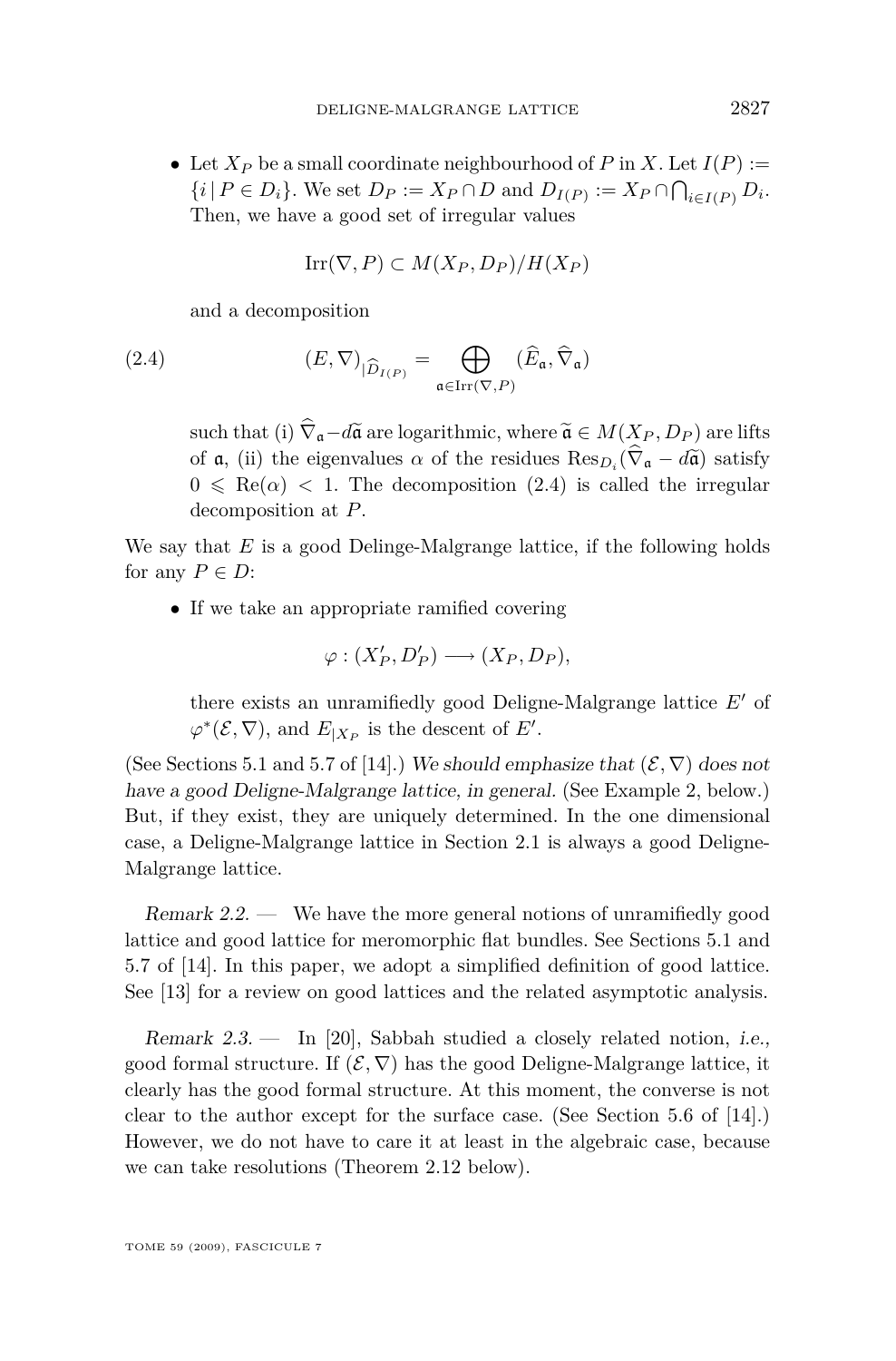#### 2.2.3. Formal decompositions

<span id="page-10-0"></span>For simplicity, let  $X := \Delta^n$ ,  $D_i := \{z_i = 0\}$ ,  $D = \bigcup_{i=1}^{\ell} D_i$  and  $O =$  $(0, \ldots, 0) \in X$ . We set  $\underline{\ell} := \{1, \ldots, \ell\}$ . For any  $I \subset \underline{\ell}$ , we set  $I^c := \underline{\ell} - I$ . We put  $D(I) := \bigcup_{i \in I} D_i$  and  $D_I := \bigcap_{i \in I} D_i$ . Let  $p_I : M(X, D)/H(X) \longrightarrow$  $M(X, D)/M(X, I^c)$  be the naturally defined projection. For any  $P \in D$ , let  $X_P$ ,  $D_P$ ,  $I(P)$  and  $D_{I(P)}$  be as in Section [2.2.2.](#page-8-0)

Let  $(\mathcal{E}, \nabla)$  be a meromorphic flat bundle on  $(X, D)$  with the unramifiedly good Deligne-Malgrange lattice *E*. We set  $\text{Irr}(\nabla) := \text{Irr}(\nabla, O)$ . We set  $\mathrm{Irr}(\nabla, I) := p_I(\mathrm{Irr}(\nabla)).$ 

Proposition 2.4. — There exist a neighbourhood *U* of *O* in *X*, and formal flat decompositions for any  $I \subset \underline{\ell}$ 

(2.5) 
$$
(E, \nabla)_{|\widehat{D}_I \cap U} = \bigoplus_{\mathfrak{b} \in \operatorname{Irr}(\nabla, I)} \left( \begin{matrix} I \widehat{E}_{\mathfrak{b}}, \,^I \widehat{\nabla}_{\mathfrak{b}} \end{matrix} \right)
$$

satisfying the following:

• Let  $\widetilde{\mathfrak{b}} \in M(X, D)$  be any lift of  $\mathfrak{b} \in \text{Irr}(\nabla, I)$ . Then, the following holds:

(2.6) 
$$
\left({}^{I}\widehat{\nabla}_{\mathfrak{b}}-d\widetilde{\mathfrak{b}}\right)\cdot {}^{I}\widehat{E}_{\mathfrak{b}}\subset {}^{I}\widehat{E}_{\mathfrak{b}}\otimes\left(\Omega_{X}^{1}\left(\log D(I)\right)+\Omega_{X}^{1}\left(*D(I^{c})\right)\right)
$$

• For any  $I \subset J \subset \ell$ , let  $p_{J,I} : \text{Irr}(\nabla, J) \longrightarrow \text{Irr}(\nabla, I)$  denote the naturally defined map. Then,

(2.7) 
$$
{}^{I}\widehat{E}_{\mathfrak{b}|\widehat{D}_{J}\cap U} = \bigoplus_{\mathfrak{c} \in p_{J,I}^{-1}(\mathfrak{b})} {}^{J}\widehat{E}_{\mathfrak{c}}.
$$

• The naturally defined map

$$
M(X, D)/M(X, D(I(P)^c)) \longrightarrow M(X_P, D_P)/H(X_P)
$$

induces the bijection  $\text{Irr}(\nabla, I(P)) \simeq \text{Irr}(\nabla, P)$  for any  $P \in D \cap U$ , and the restriction of (2.5) for  $I = I(P)$  to  $D_{I(P)}$  gives the irregular decomposition at  $P \in U \cap D$ .

Proof. — See Section 5.7 of [\[14\]](#page-18-0). Note that we adopt the simplified definition of good lattice in this paper. In contrast, in [\[14\]](#page-18-0), we define the notion of good lattice by the existence of the decompositions  $(2.5)$  satisfying  $(2.6)$ , from which the second and third conditions follow by the uniqueness.  $\Box$ 

Remark  $2.5$ .  $-$  By gluing the decompositions  $(2.5)$  with the relation  $(2.7)$ , we may take decompositions on  $D(I)$  in several levels. See Section 5.1.2 of [\[14\]](#page-18-0) for more details. It is useful in the study of asymptotic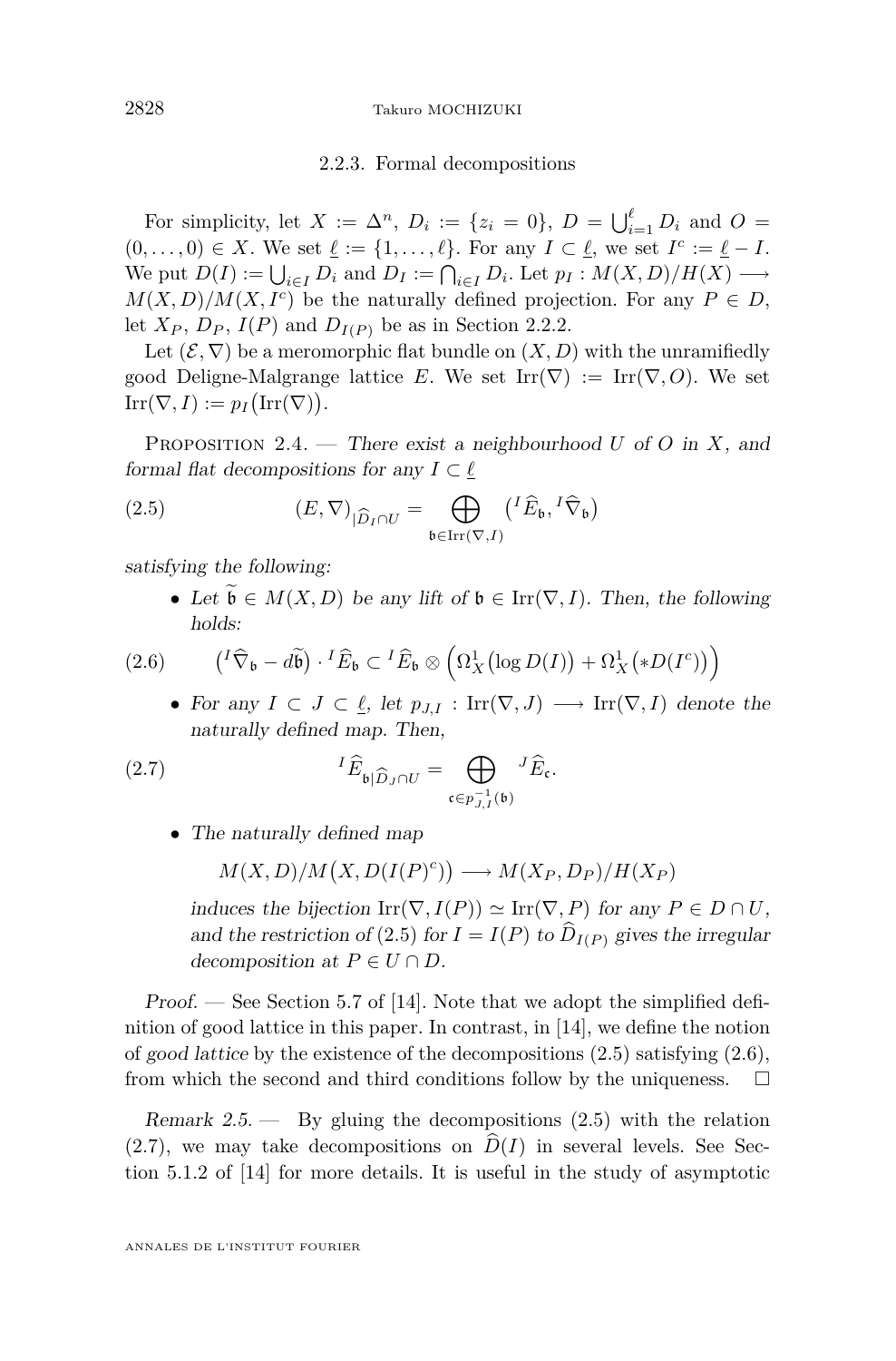<span id="page-11-0"></span>analysis. However, we may NOT have a decomposition on  $\widehat{D}$  whose restriction to  $D_{\ell}$  is the same as [\(2.5\)](#page-10-0) with  $I = \ell$ , in general, as remarked by Sabbah [\[20\]](#page-19-0).

#### **2.3. Deligne-Malgrange lattice**

2.3.1. Existence theorem due to Malgrange

Let *X* and *D* be as in Section [2.2.2.](#page-8-0) As already mentioned, a meromorphic flat bundle  $(\mathcal{E}, \nabla)$  on  $(X, D)$  may not have the good Deligne-Malgrange lattice, in general. Instead, Malgrange proved the following.

THEOREM 2.6 ([\[12\]](#page-18-0)). — There exists a unique lattice  $E \subset \mathcal{E}$  such that (i)  $E$ <sub>|X−Z</sub> is a good Deligne-Malgrange lattice of  $(\mathcal{E}, \nabla)$ <sub>|X−Z</sub> for some analytic closed subset  $Z \subset D$  with  $\text{codim}_X(Z) \geq 2$ , (ii) *E* is coherent and reflexive as an  $\mathcal{O}_X$ -module.

He called this lattice the canonical lattice. But, we would like to call it the Deligne-Malgrange lattice.

DEFINITION 2.7. — Let *E* be the Deligne-Malgrange lattice of  $(\mathcal{E}, \nabla)$ . Let  $Z_0$  be the minimum among the closed analytic subsets of  $D$  such that  $E_{|X-Z_0}$  is the good Deligne-Malgrange lattice of  $(\mathcal{E}, \nabla)_{|X-Z_0}$ . Each point of  $Z_0$  is called a turning point of  $(\mathcal{E}, \nabla)$ .

**Example 2.** Let  $\psi$  be the rational map from  $X := \mathbb{C}^2$  to  $\mathbb{P}^1$  given by  $\psi(z, w) := [z : w]$ . We set  $D := \{z = 0\}$ . Let  $(\mathcal{E}, \nabla)$  be as in Example 1. We obtain the meromorphic flat bundle  $(\mathcal{E}_1, \nabla_1) := \psi^*(\mathcal{E}, \nabla)$  on  $(X, D)$ :

$$
\nabla_1 \psi^* \mathbf{v} = \psi^* \mathbf{v} \left( \begin{array}{cc} 0 & 1 \\ w/z & 0 \end{array} \right) \cdot d \left( \frac{w}{z} \right).
$$

Let  $X' := \mathbb{C}^2 = \{(\zeta, w)\}\$ , and let  $\overline{\varphi}: X' \longrightarrow X$  be given by  $\overline{\varphi}(\zeta, w) =$  $(\zeta^2, w)$ . We set  $D' := {\zeta = 0}$ .

Let  $E_1 \subset \mathcal{E}_1$  be the lattice generated by  $z \cdot \psi^* v_1$  and  $\psi^* v_2$ . Let  $E'_1 \subset \overline{\varphi}^* \mathcal{E}_1$ be the lattice generated by  $\zeta \cdot \overline{\varphi}^* \psi^* v_1$  and  $\overline{\varphi}^* \psi^* v_2$ . Let us observe that  $E_1$ and  $E'_1$  are the Deligne-Malgrange lattices for  $(\mathcal{E}_1, \nabla_1)$  and  $\overline{\varphi}^*(\mathcal{E}_1, \nabla_1)$ , respectively. Since  $E_1$  is the descent of  $E'_1$ , we have only to check the claim for  $E_1'$ .

Let  $P \in D' - \{(0,0)\}\$ , and  $X'_{P}$  be a small neighbourhood of  $P$  in  $X'$ . We set  $D'_P := X'_P \cap D'$ . For  $\mathfrak{a} \in M(X', D')$  and  $\alpha \in \mathbb{R}$ , let  $L(\mathfrak{a}, \alpha)$  denote  $\mathcal{O}_{X'}(*D') \cdot e$  with a flat connection  $\nabla e = e \cdot (d\mathfrak{a} + \alpha \cdot dz/z)$ . By choosing a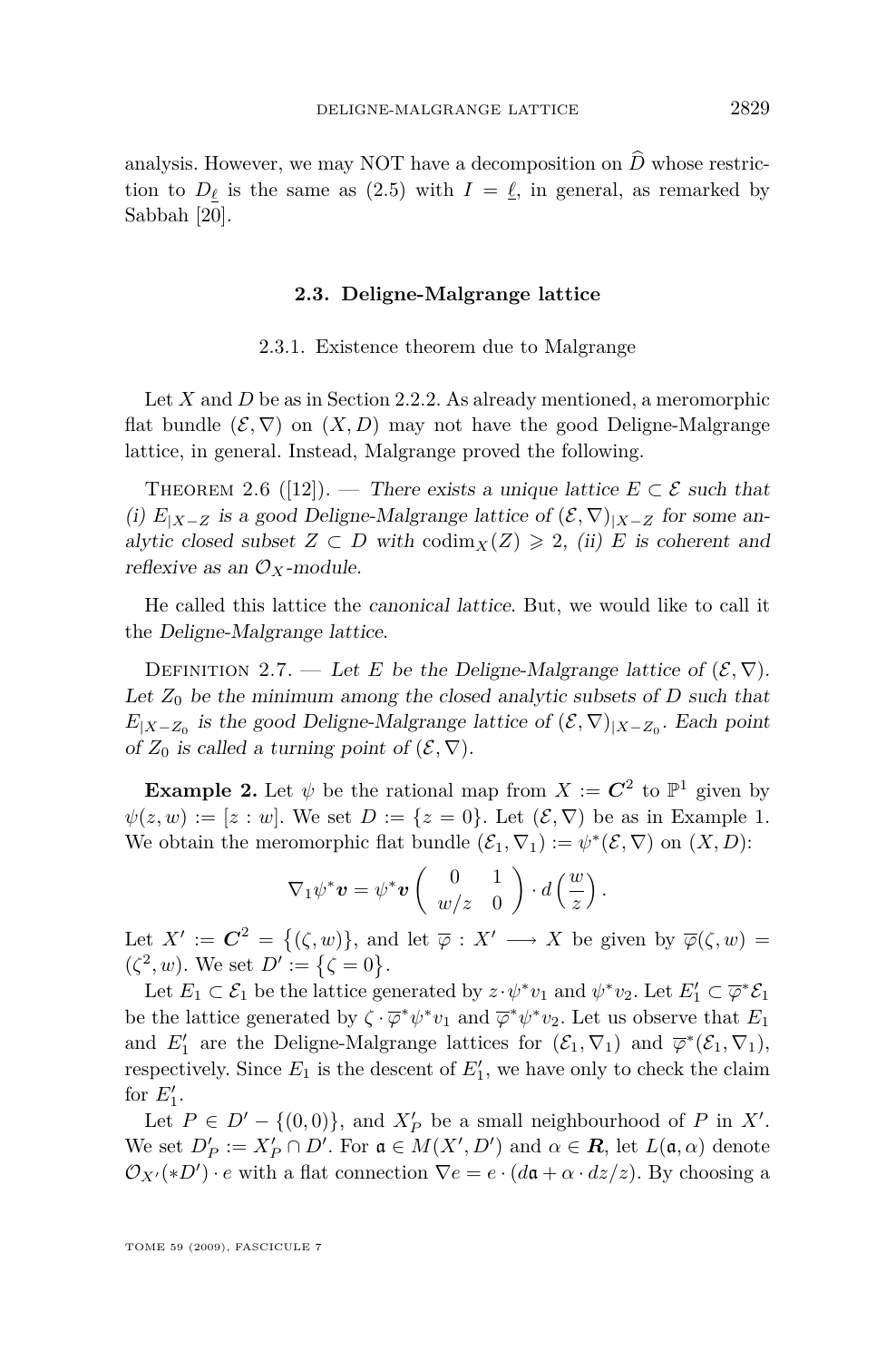branch of  $w^{1/2}$  on  $X'_{P}$ , we can take a morphism  $\overline{\psi}_{P}: X'_{P} \longrightarrow C_{\zeta}$  such that  $\varphi \circ \overline{\psi}_P = \psi \circ \overline{\varphi}$  given by  $\overline{\psi}_P(\zeta, w) = \zeta \cdot w^{-1/2}$ . Then, we have the following flat decomposition obtained as the pull back of [\(2.2\)](#page-7-0) via  $\overline{\psi}_P$ :

$$
(2.8) \qquad \overline{\varphi}^*(\mathcal{E}_1)_{|\widehat{D}'_P} \simeq \left( L\left(\frac{2}{3}\zeta^{-3}w^{3/2}, \frac{1}{2}\right) \oplus L\left(-\frac{2}{3}\zeta^{-3}w^{3/2}, \frac{1}{2}\right) \right)_{|\widehat{D}'_P}.
$$

And, it is easy to see that  $E'_{1|X'_{P}} = \overline{\psi}_{P}^{*}E'$  gives the unramifiedly good *P*eligne-Malgrange lattice of  $\overline{\varphi}^*(\mathcal{E}_1, \nabla_1)_{|X'_P}$ . Thus, we can conclude that  $E_1'$  is the Deligne-Malgrange lattice for  $\overline{\varphi}^*(\mathcal{E}_1, \nabla_1)$ .

Let us observe that  $(0,0)$  is a turning point, and that the Deligne-Malgrange lattice is not good in this case. The irregular values of  $\overline{\varphi}^*(\mathcal{E}, \nabla)$ are  $\pm \zeta^{-3} \cdot w^{3/2}$ . When we go around  $w = 0$ , the irregular values are exchanged, and hence the direct summands in (2.8) are exchanged. Hence, we can conclude that  $(0,0)$  is a turning point.

**Deligne-Malgrange filtered sheaf.** Let us explain a slightly refined notion. We use the notation in Section [2.2.2.](#page-8-0) If  $(\mathcal{E}, \nabla)$  has the unramifiedly good Deligne-Malgrange lattice, we can take the lattice  ${}_{a}E^{DM} \subset \mathcal{E}$  for any  $a = (a_i | i \in \Lambda) \in \mathbb{R}^{\Lambda}$ , such that we have a decomposition for each  $P \in D$ 

$$
({}_{\mathbf{a}}E^{DM},\nabla)_{|\widehat{D}_{I(P)}}=\bigoplus_{\mathfrak{a}\in\mathrm{Irr}(\nabla,P)}({}_{\mathbf{a}}\widehat{E}_{\mathfrak{a}}^{DM},\widehat{\nabla}_{\mathfrak{a}}),
$$

such that (i)  $\hat{V}_a - d\hat{a}$  are logarithmic with respect to  $a \hat{E}_a^{DM}$ , (ii) the eigen-<br>and the projection  $R_a - d\hat{a}$  and  $\hat{C}_a$  and  $\hat{C}_a$  and  $\hat{C}_a$  and  $\hat{C}_a$  and  $\hat{C}_a$  and  $\hat{C}_a$  and  $\hat{C}_a$  and  $\hat$ values  $\alpha$  of the residues  $\text{Res}_{D_i}(\hat{\nabla}_a - d\mathfrak{a})$  satisfy  $a_i \leq \text{Re}(\alpha) < a_i + 1$ . It is called unramifiedly good *a*-Deligne-Malgrange lattice in this paper. If  $(\mathcal{E}, \nabla)$  has the good Deligne-Malgrange lattice, we can take the lattice  $aE^{DM} \subset \mathcal{E}$  for any  $a \in \mathbb{R}^{\Lambda}$ , such that the following holds for any  $P \in D$ :

• Take an appropriate ramified covering  $\varphi : (X'_{P}, D'_{P}) \longrightarrow (X_{P}, D_{P})$ such that  $\varphi^*(\mathcal{E}, \nabla)$  has the unramifiedly good Deligne-Malgrange lattice. Let  $e_i$  denote the ramification index of  $\varphi$  along  $D_i$  for  $i \in$ *I*(*P*). Let  $\varphi^* \mathbf{a} := (e_i \cdot a_i \mid i \in I(P))$ . Then,  ${}_{\mathbf{a}}E_{|X_P}^{DM}$  is the descent of unramifiedly good  $\varphi^*$ *a*-Deligne-Malgrange lattice of  $\varphi^*(\mathcal{E}, \nabla)$ .

In the general case, we have the lattice  ${}_{a}E^{DM} \subset \mathcal{E}$  for each  $a \in \mathbb{R}^{\Lambda}$  such that (i)  ${}_{a}E_{|X-Z}^{DM}$  is the good  $a$ -Deligne-Malgrange lattice of  $(\mathcal{E}, \nabla)_{|X-Z}$ , where *Z* is a closed analytic subset of *D* with  $\text{codim}_X(Z) \geq 2$ , (ii)  ${}_{a}E^{DM}$ is coherent and reflexive as an  $\mathcal{O}_X$ -module. In the case  $\mathbf{a} = (0, \ldots, 0)$ , we prefer the symbol  $E^{DM}$ , which is the same as the Deligne-Malgrange lattice in the previous sense. The increasing sequence of  $\mathcal{O}_X$ -modules  $E_*^{DM} :=$  $\left(aE^{DM} \mid a \in \mathbb{R}^{\Lambda}\right)$  is associated to  $(\mathcal{E}, \nabla)$ , which is called the Deligne-Malgrange filtered sheaf. (See also Section 5.1.5 of [\[14\]](#page-18-0).)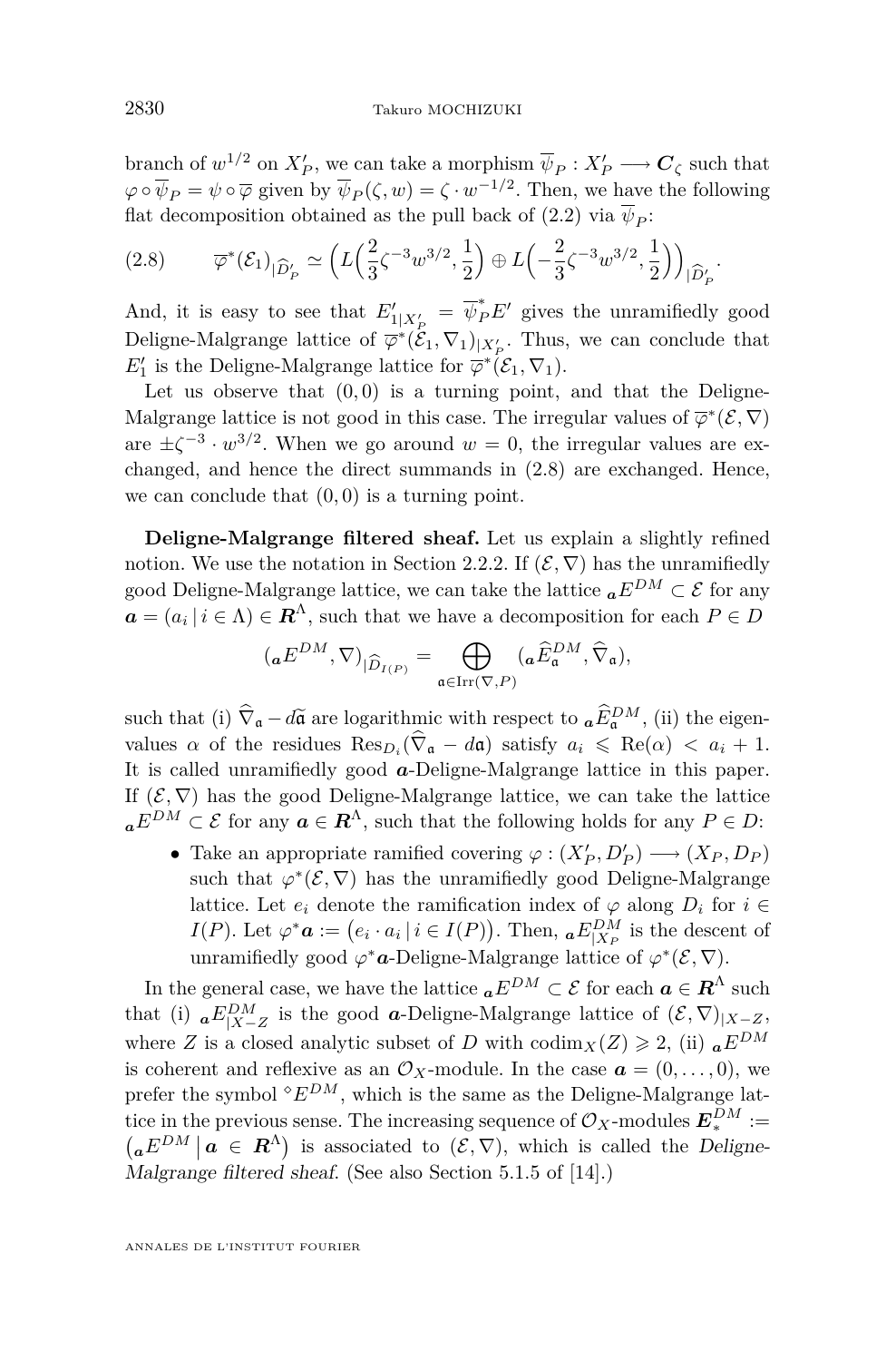<span id="page-13-0"></span>If we are given a morphism of meromorphic flat connections  $(\mathcal{E}_1, \nabla_1) \longrightarrow$  $(\mathcal{E}_2, \nabla_2)$  on  $(X, D)$ , we have the induced morphisms of **a**-Deligne-Malgrange lattices, and hence  $E_{1*}^{DM} \longrightarrow E_{2*}^{DM}$ .

Remark  $2.8$  — In general, it is important to consider this kind of filtered objects. As remarked below, the stability condition is defined for such filtered objects on projective varieties, and Kobayashi-Hitchin correspondence is formulated as the equivalence between stability and existence of a nice metric adapted to this filtrations. See [\[15\]](#page-18-0), [\[18\]](#page-19-0) and [\[14\]](#page-18-0) for more details.

2.3.2. Some applications of the existence of Deligne-Malgrange lattice

**Algebraicity of meromorphic flat bundles.** One of the most important immediate consequences is the algebraicity of meromorphic flat bundles on a projective variety. Namely, let  $(\mathcal{E}, \nabla)$  be a meromorphic flat bundle on a projective variety *X* in the sense of complex analytic geometry. By GAGA, the Deligne-Malgrange lattice E of  $(\mathcal{E}, \nabla)$  is  $\mathcal{O}_X$ -coherent in the senses of both complex analytic geometry and algebraic geometry. Hence, we can conclude that  $(\mathcal{E}, \nabla)$  is algebraic, as was observed in [\[12\]](#page-18-0).

**Semisimplicity and poly-stability.** Let *X* be a smooth projective variety, and let *D* be a simple normal crossing hypersurface with the irreducible decomposition  $D = \bigcup_{j \in \Lambda} D_j$ . Let *L* be any ample line bundle on *X*. In general, we have the notion of  $\mu_L$ -stability,  $\mu_L$ -semistability, and  $\mu_L$ -polystability for filtered flat sheaf  $(E_*, \nabla)$  on  $(X, D)$ . Namely, the parabolic slope  $\mu_L(E_*)$  is attached to any filtered sheaf, and  $(E_*, \nabla)$  is called  $\mu_L$ -stable, if and only if  $\mu_L(\mathbf{F}) < \mu_L(\mathbf{E})$  holds for any subobject  $(F_*, \nabla) \subset (E_*, \nabla)$  such that  $0 < \text{rank } F_* < \text{rank } E_*$ . (See Section 17.1 of [\[14\]](#page-18-0), for example.)

We can observe  $\mu_L(E_*^{DM}) = 0$  for any meromorphic flat bundles on projective varieties. Hence,  $(E_*^{DM}, \nabla)$  is  $\mu_L$ -stable, if and only if  $(\mathcal{E}, \nabla)$  is simple, *i.e.*, there does not exist any non-trivial  $(\mathcal{E}', \nabla') \subset (\mathcal{E}, \nabla)$  such that  $0 < \text{rank } \mathcal{E}' < \text{rank } \mathcal{E}$ . (We can find this observation in Sabbah's work [\[19\]](#page-19-0).) Note that we have the Mehta-Ramanathan type theorem for  $\mu_L$ -stability condition, and hence simplicity. (See Section 17.2 of [\[14\]](#page-18-0).)

PROPOSITION 2.9.  $-(\mathcal{E}, \nabla)$  is  $\mu_L$ -stable if and only if the restriction  $(\mathcal{E}, \nabla)_{|Y}$  is  $\mu_L$ -stable for a sufficiently ample generic hypersurface *Y*. Hence,  $(\mathcal{E}, \nabla)$  is simple if and only if the restriction  $(\mathcal{E}, \nabla)_{|Y}$  is simple.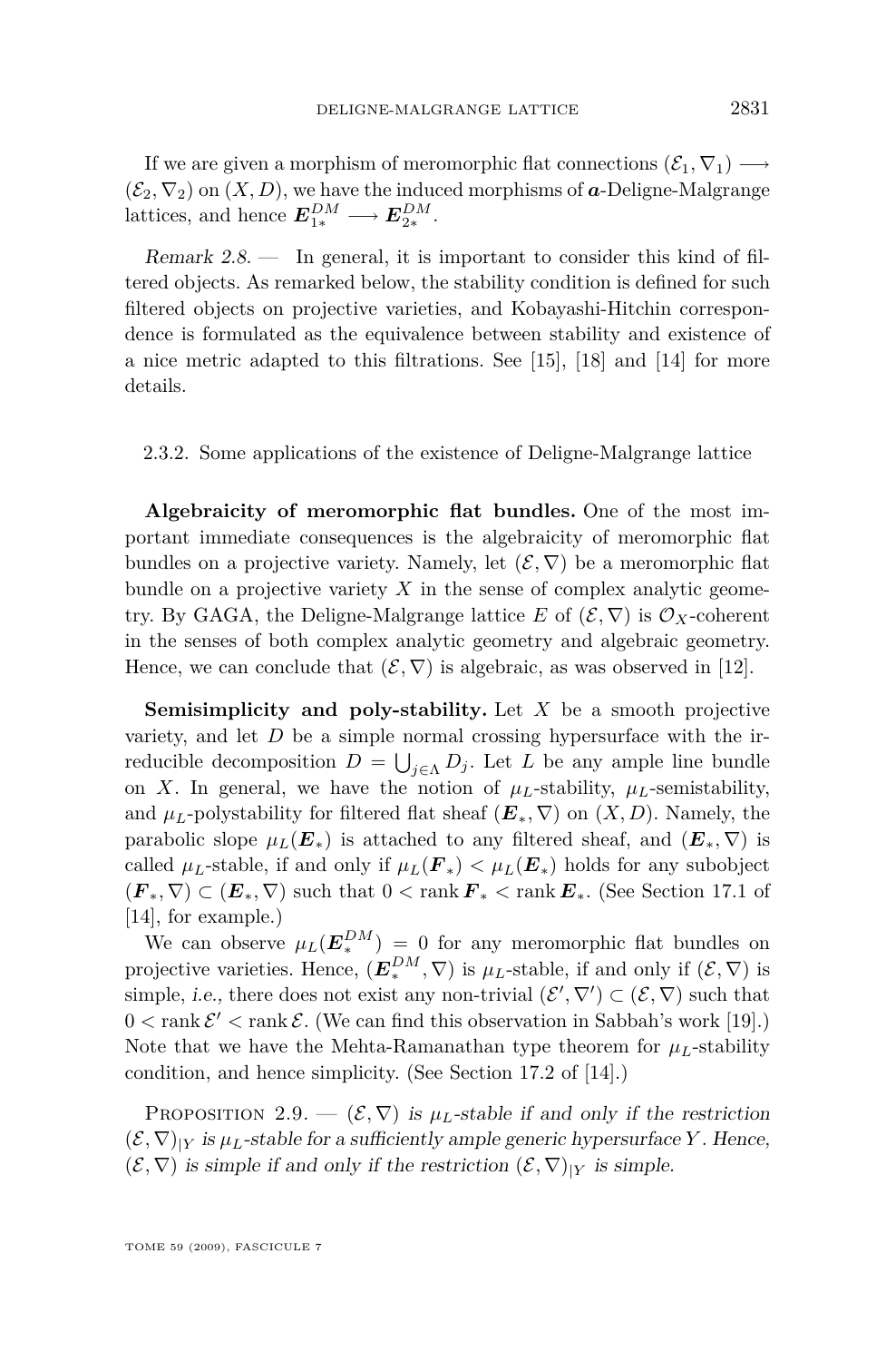<span id="page-14-0"></span>Remark 2.10. — In this paper  $(\mathcal{E}, \nabla)$  is called simple if there are no non-trivial meromorphic flat sub-connections. In the context of Mehta-Ramanathan type theorem, "simplicity" is also often used in the sense that any non-trivial automorphism is a constant multiplication.

#### **2.4. Resolution of turning points**

To explain the motivation for the problem, we briefly recall classical asymptotic analysis of meromorphic flat bundles on curves. Let  $X := \Delta$  and  $D := \{0\}$ . Let  $(\mathcal{E}, \nabla)$  be a meromorphic flat bundle on  $(X, D)$ . Assume that the Deligne-Malgrange lattice *E* is unramified, and hence we have the formal decomposition  $(E, \nabla)_{|\widehat{D}} = \bigoplus_{\mathfrak{a} \in \text{Irr}(\nabla)} (E_{\mathfrak{a}}, \nabla_{\mathfrak{a}})$ . This is just formal and not convergent, in general. So we may not extend it to the decompoand not convergent, in general. So we may not extend it to the decomposition in a neighbourhood of *D*. But, we can lift it to a flat decomposition on small sectors of  $X - D$ . Such a lifting is not unique, and the ambiguity leads us to Stokes structure. (See a standard textbook [\[23\]](#page-19-0), for example.)

Majima [\[11\]](#page-18-0) initiated the systematic study on asymptotic analysis for meromorphic flat bundles on higher dimensional varieties, and Sabbah [\[20\]](#page-19-0) revisited it with a different formulation. Briefly speaking, they established the higher dimensional generalization of the lifting of formal decomposition to flat decompositions on multi-sectors, and they studied the classification of meromorphic flat bundles. However, we need a formal decomposition in the beginning. In this sense, the existence of turning points prevents us from applying their general result. To deal with this obstacle, Sabbah proposed a conjecture which we state in a slightly generalized form.

CONJECTURE  $2.11.$  — There exists a resolution of turning points for  $(\mathcal{E}, \nabla)$ . Namely, there exists a birational morphism  $\varphi : (X, D) \longrightarrow (X, D)$ such that

- (i)  $\widetilde{X} \widetilde{D} \simeq X D$ .
- (ii)  $\varphi^*(\mathcal{E}, \nabla)$  has a good Deligne-Malgrange lattice.

Let us look at Example 2. We take a blow up  $\widetilde{X} = \widetilde{C}^2$  of  $X = C^2$  at  $(0,0)$ . Then, we obtain the morphism  $\widetilde{\psi}: \widetilde{X} \longrightarrow \mathbb{P}^1$ , and the pull back  $\psi^*(\mathcal{E}, \nabla)$ . Since  $\psi$  is only a rational morphism which is not determined at  $(0,0)$ , the pull back  $\psi^*(\mathcal{E}, \nabla)$  may have a bad property at  $(0,0)$ . But, *ψ* is a morphism, and it is easy to observe that  $\psi^*(\mathcal{E}, \nabla)$  has the good Deligne-Malgrange lattice.

One of the main theorems in this survey is the following.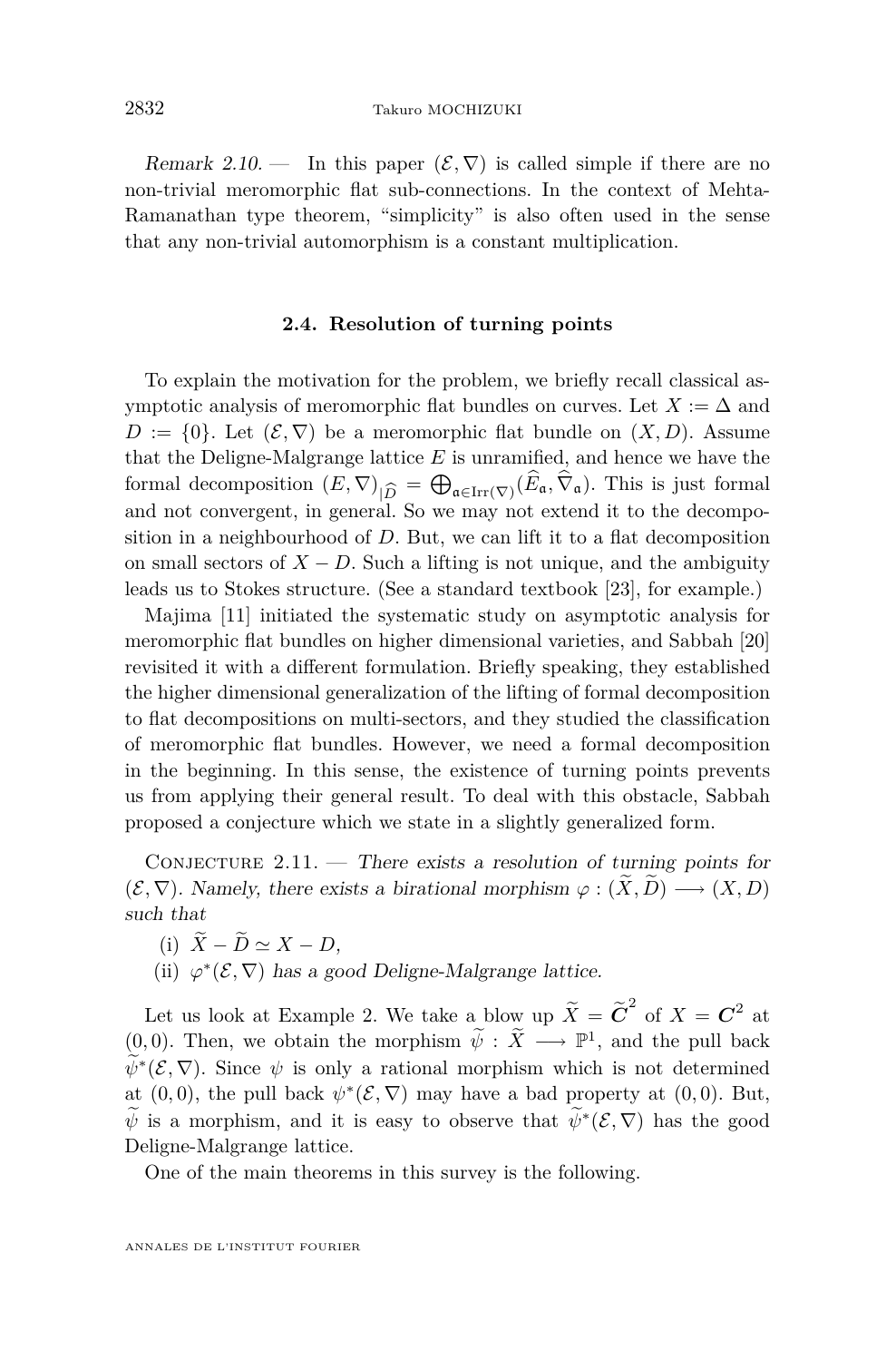<span id="page-15-0"></span>Theorem 2.12 (Theorem 19.2.1 and Corollary 22.5.2 of [\[14\]](#page-18-0)). — If *X* is proper algebraic, we can take a resolution of turning points for  $(\mathcal{E}, \nabla)$ .

Remark 2.13.  $\leftarrow$  Kedlaya [\[8\]](#page-18-0) established it without the algebraicity assumption in the case dim  $X = 2$ .

#### **3. Harmonic bundle**

Let us recall the classical theorem due to Corlette.

THEOREM 3.1  $([4])$  $([4])$  $([4])$ . — Let *X* be a complex projective manifold. Let  $(E, \nabla)$  be a flat bundle. Then, the following conditions are equivalent.

- $(E, \nabla)$  is semisimple in the category of flat bundles on X.
- *•* There exists a pluri-harmonic metric *h* of (*E, ∇*).

This is generalized to a characterization of semisimplicity for meromorphic flat bundles on projective varieties by the existence of pluri-harmonic metric with some nice property around singularity, which we would like to explain.

*√ −*1*R***-good wild harmonic bundle.** Let *X* and *D* be as in Subsec-tion [2.2.2.](#page-8-0) Let  $(E, \nabla, h)$  be a harmonic bundle on  $X - D$ . We have the associated Higgs field  $\theta$ . We say that  $(E, \nabla, h)$  is an unramifiedly  $\sqrt{-1}R$ good wild harmonic bundle on  $(X, D)$ , if the following holds for any  $P \in D$ .

• Let  $(X_P, z_1, \ldots, z_n)$  be a small coordinate neighbourhood of *P* in *X* such that  $D \cap X_P = \bigcup_{i=1}^{\ell} \{z_i = 0\} =: D_P$ . There exist a good set of irregular values  $\text{Irr}(\theta, P) \subset M(X_P, D_P)/H(X_P)$  and a decomposition

(3.1) 
$$
(E,\theta)_{|X_P-D_P} = \bigoplus_{\mathfrak{a} \in \operatorname{Irr}(\theta,P)} (E_{\mathfrak{a}}, \theta_{\mathfrak{a}}),
$$

such that the eigenvalues of  $\theta_{\alpha} - d\tilde{\alpha}$  are of the following form

$$
\sum_{i=1}^{\ell} \alpha_i \frac{dz_i}{z_i} + \tau,
$$

where  $\widetilde{\mathfrak{a}} \in M(X_P, D_P)$  is a lift of  $\mathfrak{a}, \alpha_i \in \sqrt{-1}\mathbb{R}$ , and  $\tau$  is a multivalued holomorphic one form.

We say that  $(E, \nabla, h)$  is a  $\sqrt{-1}R$ -good wild harmonic bundle, if the following holds for any  $P \in D$ :

TOME 59 (2009), FASCICULE 7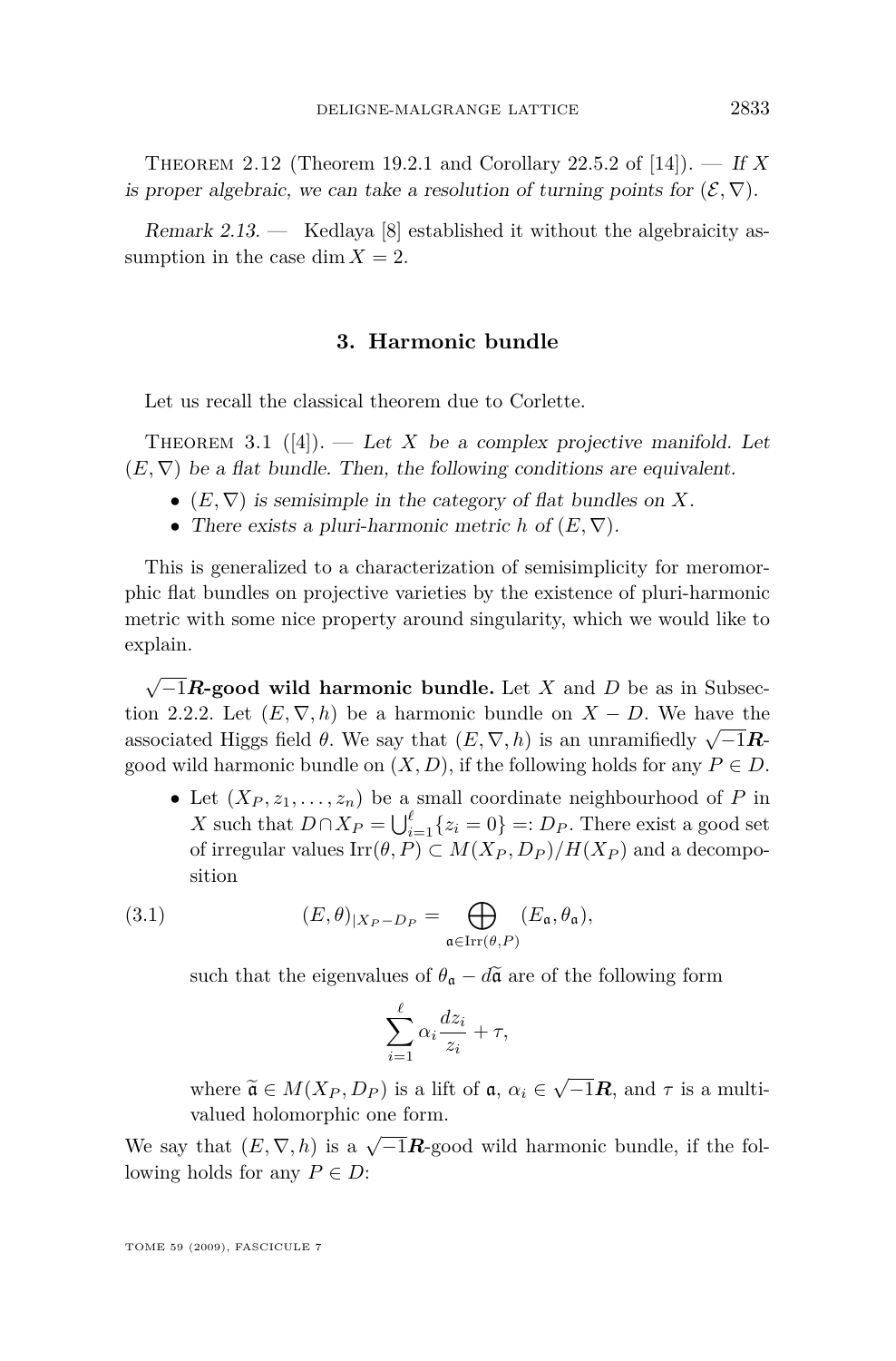<span id="page-16-0"></span>*•* There exist a small neighbourhood *X<sup>P</sup>* of *P* and a ramified covering  $\varphi_P : (X_P', D_P') \longrightarrow (X_P, D_P)$  such that  $\varphi_P^*(E, \nabla, h)$  is an  $\forall P$  ∴  $(XP, DP)$   $\rightarrow$   $(XP, DP)$  such that  $\forall P$ (*D*,  $V$ , *N*<sub>*P*</sub>).<br>
Unramifiedly  $\sqrt{-1}R$ -good wild harmonic bundle on  $(X'_{P}, D'_{P})$ .

See Section 11.1 of [\[14\]](#page-18-0) for a different formulation.

**Prolongment of** *<sup>√</sup> −*1*R***-good wild harmonic bundle.** Let *X* and *D* be as above. Let *E* be a holomorphic vector bundle on *X − D* with a hermitian metric *h*. For any holomorphic local coordinate  $(U, z_1, \ldots, z_n)$  of *X* such that  $U \cap D = \bigcup_{i=1}^{l} \{z_i = 0\}$ , we put

$$
\mathcal{P}E(U) := \left\{ f \in E(U \setminus D) \, \Big| \, |f|_h = O\Big(\prod_{i=1}^{\ell} |z_i|^{-N}\Big) \, \exists N > 0 \right\}
$$
\n
$$
\mathcal{P}_0 E(U) := \left\{ f \in E(U \setminus D) \, \Big| \, |f|_h = O\Big(\prod_{i=1}^{\ell} |z_i|^{-\epsilon}\Big) \, \forall \epsilon > 0 \right\}.
$$

By taking the sheafification, we obtain an  $\mathcal{O}_X(*D)$ -module  $\mathcal{P}E$  and an  $\mathcal{O}_X$ -module  $\mathcal{P}_0E$ . Good Deligne-Malgrange lattice naturally appears in the study of wild harmonic bundles, due to the following theorem.

THEOREM 3.2. — Let  $(E, \nabla, h)$  be a  $\sqrt{-1}R$ -good wild harmonic bundle.

- ( $\mathcal{P}E, \nabla$ ) is a meromorphic flat bundle on  $(X, D)$ .
- *• P*0*E* is the good Deligne-Malgrange lattice of *PE*.

Proof. — See Section 11.4 of [\[14\]](#page-18-0) for the claims (i)  $\mathcal{P}_0E$  is locally free, (ii)  $\nabla$  is meromorphic, (iii)  $(\mathcal{P}_0 E, \nabla)$  is a good lattice of  $(\mathcal{P} E, \nabla)$ , which particularly imply the first claim. By using the comparison of the KMS-spectra in Section 12.2 of [\[14\]](#page-18-0), we can show that  $\mathcal{P}_0E$  is the good Deligne-Malgrange lattice.

We give a refined statement. Let  $D = \bigcup_{j \in \Lambda} D_j$  be the irreducible decomposition. Let  $(U, z_1, \ldots, z_n)$  be any holomorphic local coordinate of X such that  $U \cap D = \bigcup_{i=1}^{\ell} \{z_i = 0\}$ . For  $i = 1, \ldots, \ell$ , let  $j(i) \in \Lambda$  be determined by  $D_{j(i)} \cap U = \{z_i = 0\}$ . Let *E* be a holomorphic vector bundle with a hermitian metric *h*. For any  $a = (a_j | j \in \Lambda) \in \mathbb{R}^{\Lambda}$ , we put

$$
\mathcal{P}_{\boldsymbol{a}}E(U) := \Big\{ f \in E(U \setminus D) \, \Big| \, |f|_h = O\Big(\prod_{i=1}^\ell |z_i|^{-\epsilon - a_{j(i)}}\Big) \, \forall \epsilon > 0 \Big\}.
$$

By taking the sheafification, we obtain an  $\mathcal{O}_X$ -module  $\mathcal{P}_a E$ .

THEOREM 3.3. — If  $(E, \nabla, h)$  is a  $\sqrt{-1}R$ -good wild harmonic bundle, the filtered sheaf  $\mathcal{P}_*E = (\mathcal{P}_a E \mid a \in \mathbb{R}^{\Lambda})$  is equal to the Deligne-Malgrange

ANNALES DE L'INSTITUT FOURIER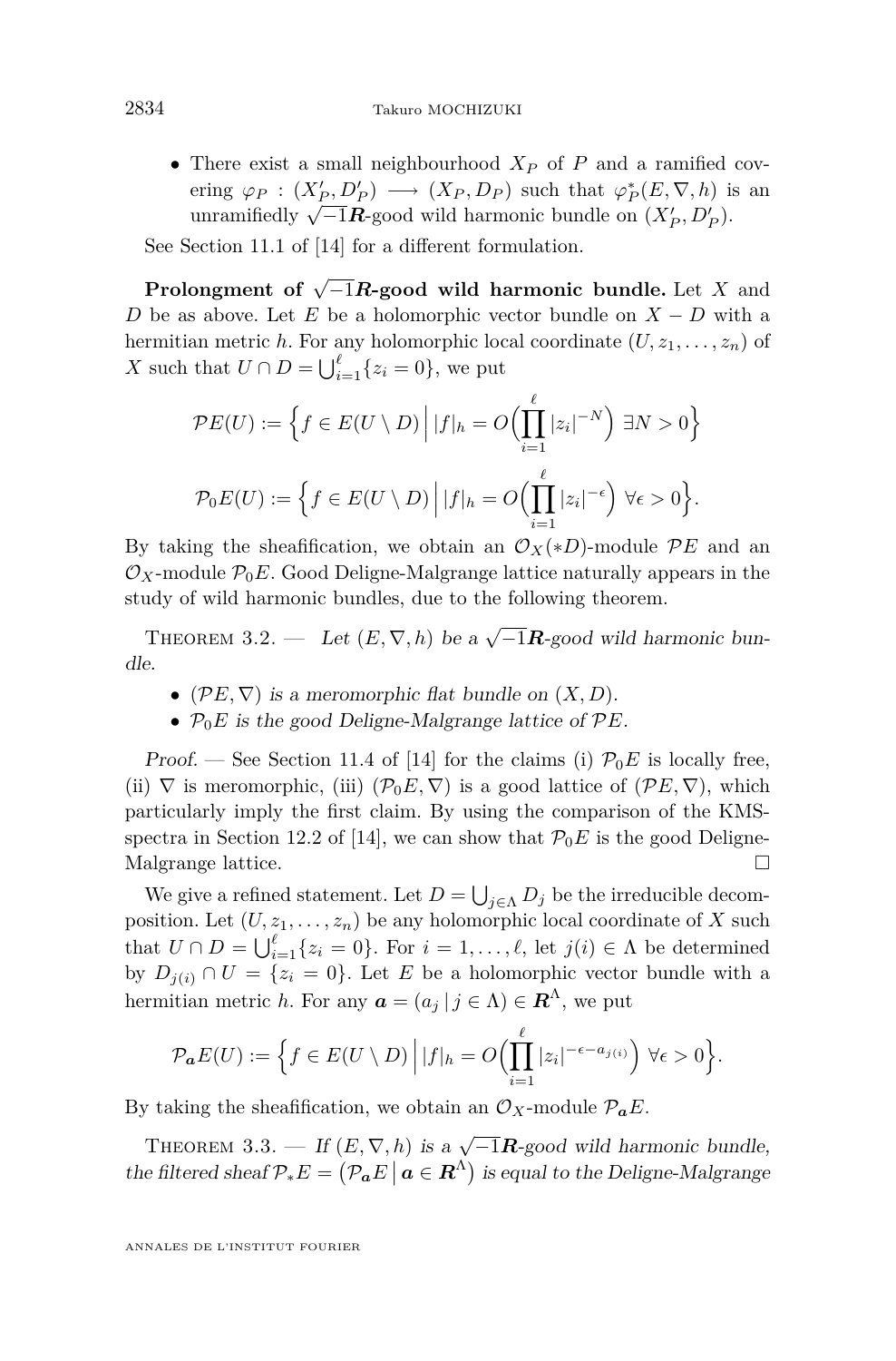<span id="page-17-0"></span>filtered sheaf associated to the meromorphic flat bundle  $(\mathcal{P}E, \nabla)$ . Each  $P_a E$  is the  $a$ -good Deligne-Malgrange lattice.

Proof. — See Sections 11.4 and 12.2 of [\[14\]](#page-18-0).

**Characterization of semisimplicity.** Let us assume moreover that *X* is proper and algebraic. Let  $(\mathcal{E}, \nabla)$  be a meromorphic flat bundle on  $(X, D)$ . According to Theorem [2.6,](#page-11-0) there exists a closed subset  $Z \subset D$ with codim<sub>*X*</sub></sub>(*Z*)  $\geq$  2 such that  $(\mathcal{E}, \nabla)_{|X-Z}$  has a good Deligne-Malgrange lattice. The following theorem is the other main result in this survey.

THEOREM  $3.4.$  — The following conditions are equivalent.

- $(\mathcal{E}, \nabla)$  is semisimple in the category of meromorphic flat bundles.
- *•*  $(E, ∇) := (E, ∇)|_{X D}$  has a pluri-harmonic metric *h* such that (i) (*E*,  $\nabla$ *, h*) is a  $\sqrt{-1}$ **R**-good wild harmonic bundle on (*X* − *Z*, *D* − *Z*),  $(iii)$   $\mathcal{P}E_{|X-Z} = \mathcal{E}_{|X-Z}.$
- $(E, \nabla) := (\mathcal{E}, \nabla)|_{X-D}$  has a pluri-harmonic metric *h* such that  $P_*E_{|X-Z} = E_{*|X-Z}^{DM}$ , where  $E_*^{DM}$  denotes the Deligne-Malgrange filtered sheaf associated to  $(\mathcal{E}, \nabla)$ .

Such a pluri-harmonic metric is unique up to positive constant multiplication on each simple summand.

Proof. — We give only some remarks. We can easily observe that the third condition follows from the second condition, by using Theorem [3.3.](#page-16-0) Note that the semisimplicity is preserved by birational morphism. As men-tioned in Subsection [2.3.2,](#page-13-0) the semisimplicity of  $(\mathcal{E}, \nabla)$  on  $(X, D)$  is equivalent to the polystability of  $(E_*^{DM}, \nabla)$ , if *X* is projective. Hence, we obtain the first condition from the third one, by using Chow's lemma and the result in Section 17.6.1 of [\[14\]](#page-18-0).

We give a complementary remark on an argument to show that the first condition implies the second condition. Assume that  $(\mathcal{E}, \nabla)$  is semisimple. By using Theorem 19.2.3 and Proposition 22.5.1 of [\[14\]](#page-18-0), we can take a closed analytic subset  $Z' \subset D$  and a pluri-harmonic metric *h* of  $(\mathcal{E}, \nabla)$  such that (i) analytic subset  $Z \subseteq D$  and a plut-harmonic metric *h* of  $(\mathcal{E}, \nabla, b)$  such that (1)<br> $(E, \nabla, h)$  is  $\sqrt{-1}R$ -good wild on  $(X - Z', D - Z')$ , (ii)  $\mathcal{P}E_{|X - Z'} = \mathcal{E}_{|X - Z'}$ . Let us show that we may have  $Z = Z'$ . We set  $Z_0 := Z \cap Z'$ .

For any point  $P \in Z \setminus Z'$ ,  $(E, \nabla, h)$  is  $\sqrt{-1}R$ -good wild around *P* by our choice of *Z'*. For any point  $P \in Z' \setminus Z$ , we can conclude that  $(E, \nabla, h)$  is  $\sqrt{-1}R$ -good wild around *P* by using the results in Section 17.5.1 of [\[14\]](#page-18-0). Hence,  $(\mathcal{P}E_{|X-Z_0}, \nabla)$  is a meromorphic flat bundle with the good Deligne-Malgrange lattice  $\mathcal{P}_0E_{|X-Z_0}$ . By using the reflexivity of the Deligne-Malgrange lattice, we may conclude that  $\mathcal{P}_0E_{|X-Z_0}$  is the Deligne-Malgrange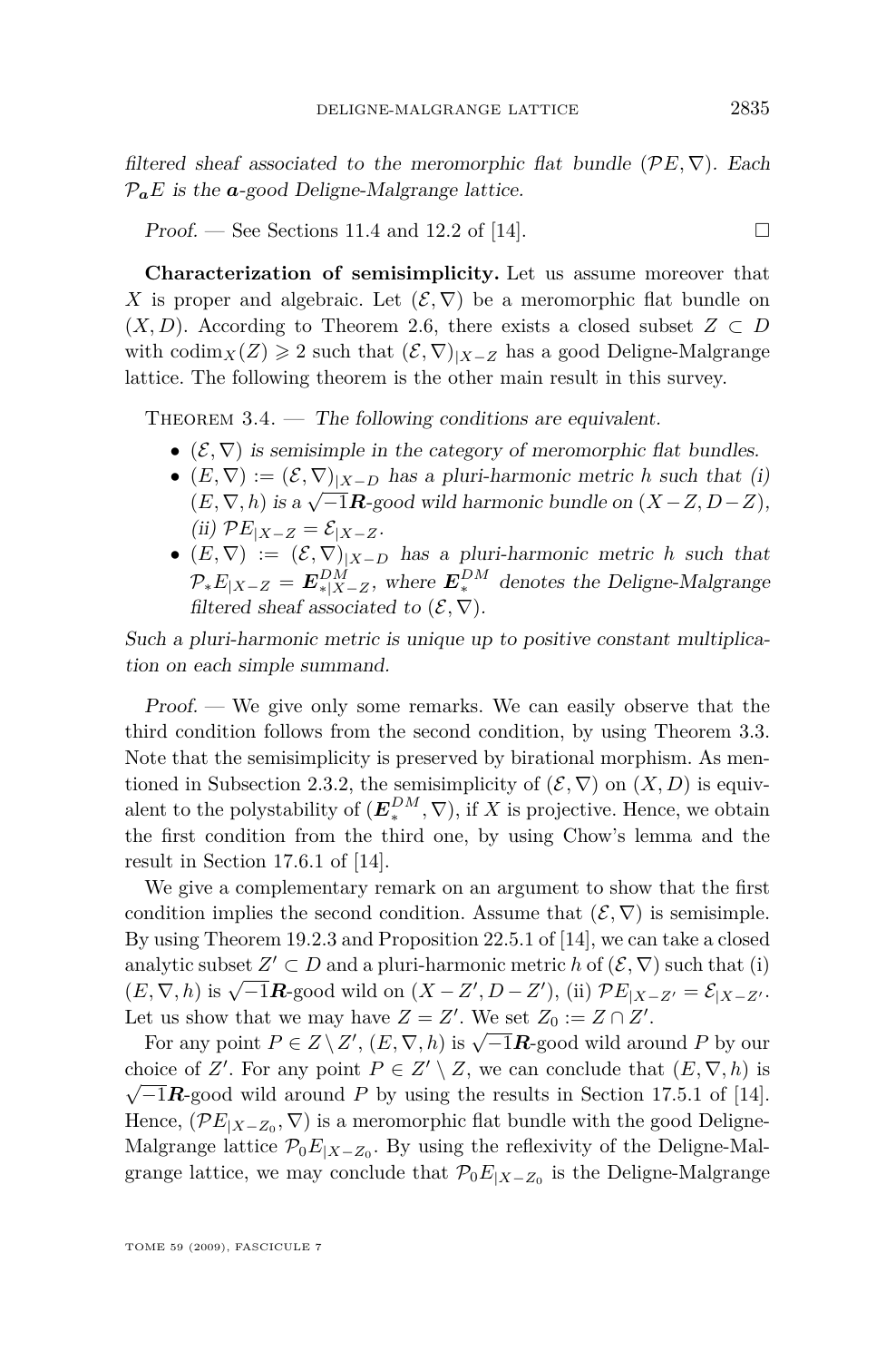<span id="page-18-0"></span>lattice of  $\mathcal{E}_{|X-Z_0}$ , and  $\mathcal{P}E_{|X-Z_0} = \mathcal{E}_{|X-Z_0}$ . Thus, we obtain the second condition from the first condition.

Remark 3.5. — Let *X* and *D* be as above. Let  $(\mathcal{E}, \nabla)$  be a meromorphic flat bundle on  $(X, D)$ . If it is semisimple, we have the pluri-harmonic metric *h* as in the above theorem, and hence the corresponding Higgs field *θ*. We say that a point  $P \in D$  is a turning point of  $\theta$ , if  $(E, \nabla, h)$  does not have a decomposition as in [\(3.1\)](#page-15-0) around *P*. By the argument in the proof of the above theorem, we can observe that the turning points of  $(\mathcal{E}, \nabla)$  coincide with the turning points for *θ*.

#### BIBLIOGRAPHY

- [1] Y. André, "Structure des connexions méromorphes formelles de plusieurs variables et semi-continuité de l'irrégularité", Invent. Math. **170** (2007), p. 147-198.
- [2] J. Bingener, "Über Formale Komplexe Räume", Manuscripta Math. **24** (1978), p. 253-293.
- [3] O. BIQUARD & P. BOALCH, Wild non-abelian Hodge theory on curves, vol. 140, Compos. Math., 2004.
- [4] K. Corlette, "Flat *G*-bundles with canonical metrics", J. Differential Geom. **28** (1988), p. 361-382.
- [5] P. Deligne, "Équation différentielles à points singuliers réguliers", in Lectures Notes in Maths., vol. 163, Springer, 1970.
- [6] J. JOST & K. ZUO, "Harmonic maps of infinite energy and rigidity results for representations of fundamental groups of quasiprojective varieties", J. Differential Geom. **47** (1997), p. 469-503.
- [7] N. Katz, "Nilpotent connections and the monodromy theorem; applications of a result of Turrittin", Publ. Math. I.H.E.S. **39** (1970), p. 175-232.
- [8] K. KEDLAYA, "Good formal structures for flat meromorphic connections, I; Surfaces", math:0811.0190.
- [9] Y. Laszlo & C. Pauly, On the Hitchin morphism in positive characteristic, Intenat. Math. Res. Notices, 2001, 129–143, math.AG/0005044.
- [10] A. LEVELT, "Jordan decomosition for a class of singular differential operators", Ark. Math. **13** (1975), p. 1-27.
- [11] H. MAJIMA, "Asymptotic analysis for integrable connections with irregular singular points", in Lecture Notes in Mathematics, vol. 1075, Springer-Verlag, Berlin, 1984.
- [12] B. Malgrange, "Connexions méromorphies 2, Le réseau canonique", Invent. Math. **124** (1996), p. 367-387.
- [13] T. Mochizuki, "Asymptotic behaviour of variation of pure polarized TERP structures", math:0811.1384, Version 1.
- [14] ——— , "Wild harmonic bundles and wild pure twistor *D*-modules", math:0803.1344, Version 3.
- [15] ——— , "Kobayashi-Hitchin correspondence for tame harmoinc bundles and an application", in Astérisque, vol. 309, Société Mathématique de France, 2006.
- [16] ——— , Asymptotic behaviour of tame harmonic bundles and an application to pure twistor *D*-modules, I, II, vol. 185, Mem. Amer. Math. Soc., 2007.